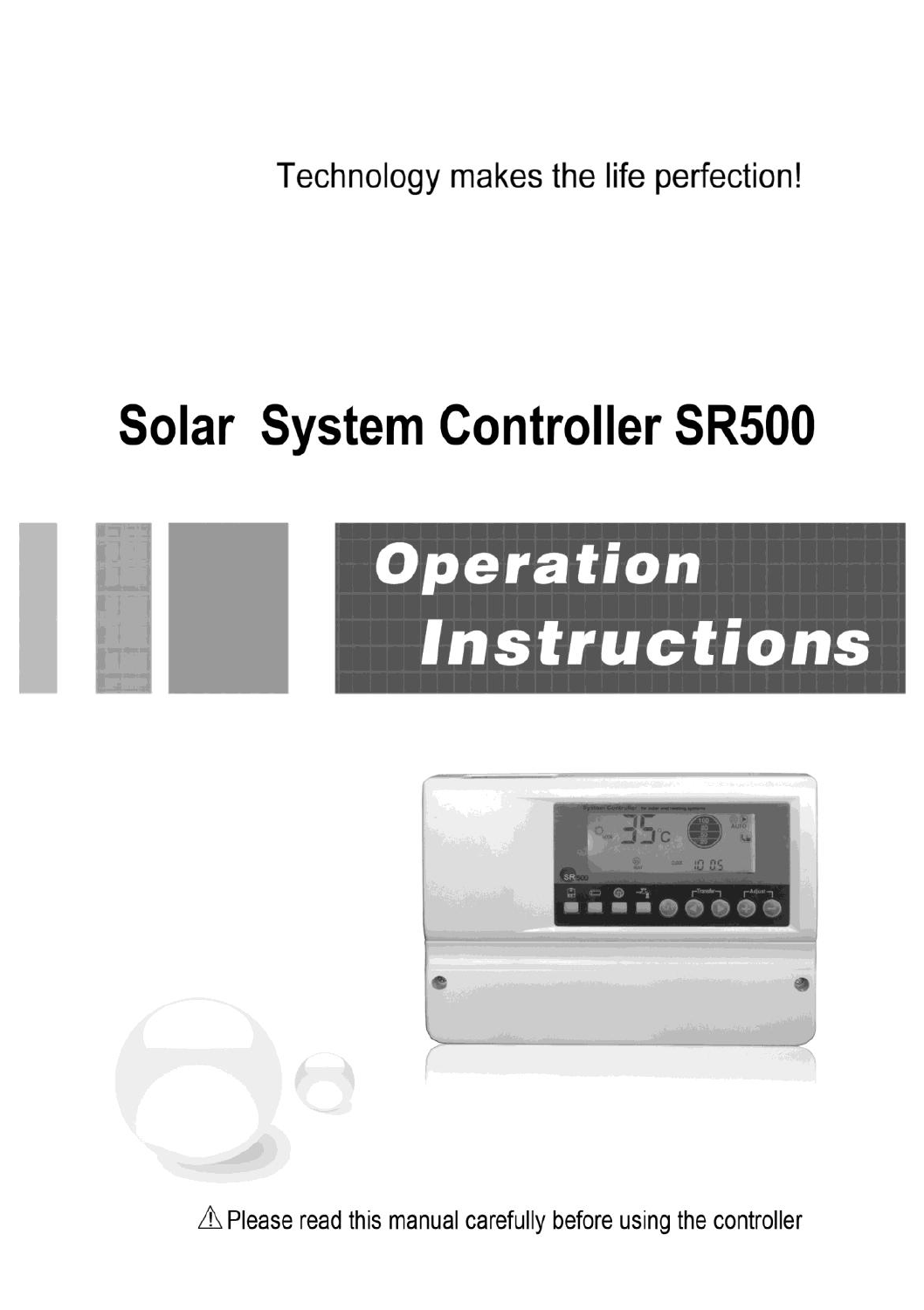## **Contents**

--------------------------------------------------------------------------------------------------

| 2.2 Opening/closing the connectin cover of controller------------------------4           |  |
|------------------------------------------------------------------------------------------|--|
|                                                                                          |  |
|                                                                                          |  |
|                                                                                          |  |
|                                                                                          |  |
|                                                                                          |  |
| 2.6 Installation of water level and temperature sensor---------------------------------8 |  |
|                                                                                          |  |
|                                                                                          |  |
|                                                                                          |  |
| 4. Button of controller and display illustration------------------------------11         |  |
|                                                                                          |  |
|                                                                                          |  |
|                                                                                          |  |
|                                                                                          |  |
|                                                                                          |  |
|                                                                                          |  |
|                                                                                          |  |
|                                                                                          |  |
| 6.2 Temperature controlled auxiliary heating at preset three time sections               |  |
|                                                                                          |  |
|                                                                                          |  |
|                                                                                          |  |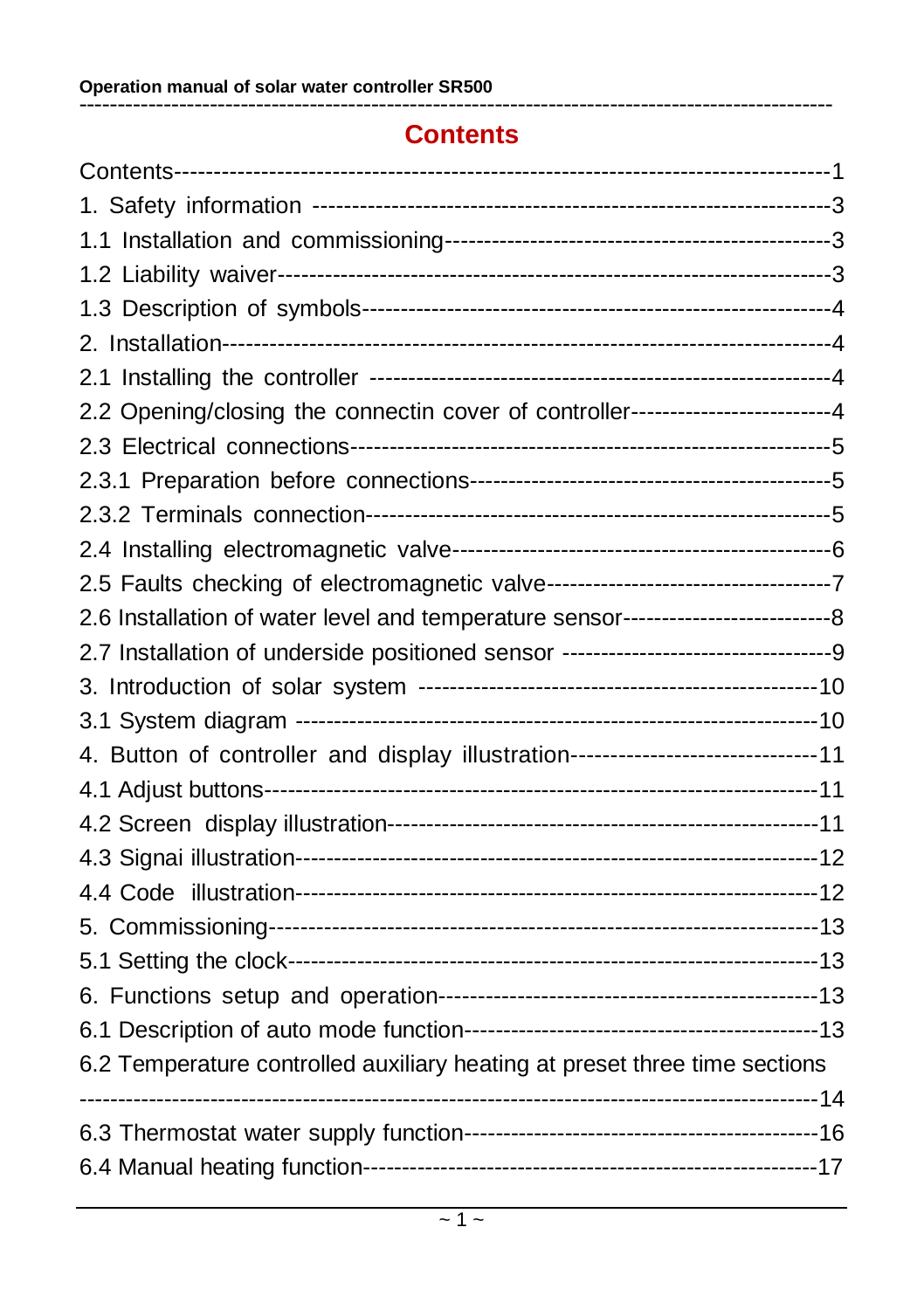#### **Operation manual of solar water controller SR500**

| 6.6 Temperature controlled water-loading function-------------------------------- |  |
|-----------------------------------------------------------------------------------|--|
|                                                                                   |  |
| 6.8 Temperature controlling of water pipe insulation function ------------20      |  |
|                                                                                   |  |
|                                                                                   |  |
|                                                                                   |  |
|                                                                                   |  |
|                                                                                   |  |
|                                                                                   |  |
|                                                                                   |  |
|                                                                                   |  |
|                                                                                   |  |
|                                                                                   |  |
|                                                                                   |  |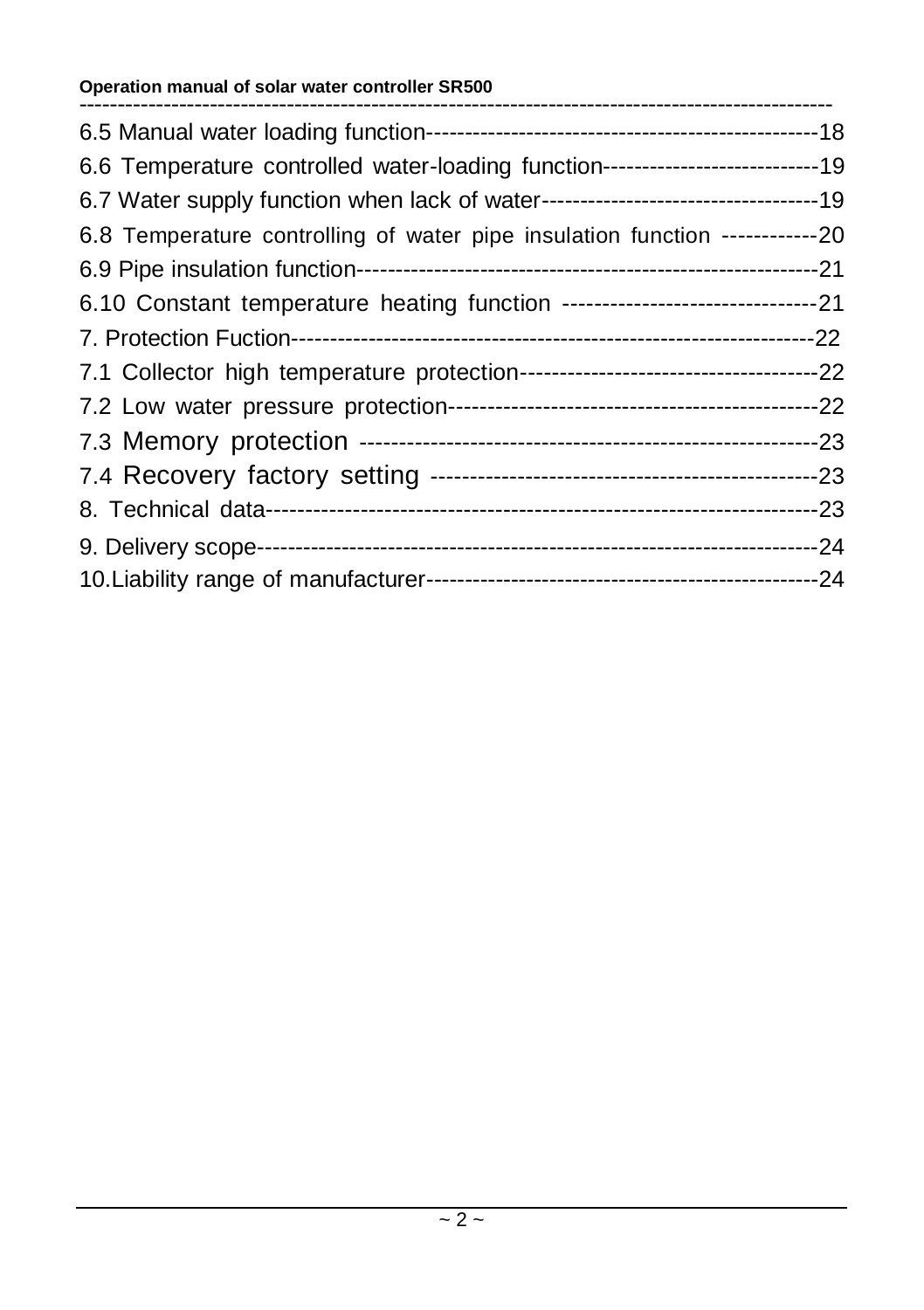# **1. Safety information**

## **1.1 Installation and commissioning**

- When laying cables, please ensure that no damage occurs to any of the constructional fire safety measures presented in the building.
- The controller must not be installed in rooms where easily inflammable gas mixtures are present or may occur.
- All devices connected to the controller must conform to the technical specifications of the controller.
- All operations on an open regulator are only to be conducted cleared from the power supply. All safety regulations for working on the power supply are valid. Connecting and /or all operations that require opening the regulator (e.g. changing the fuse) are only to be conducted by specialists.

## **1.2 Liability waiver**

The manufacturer cannot monitor the compliance with these instructions or the circumstances and methods used for installation, operation, utilization and maintenance of this controller. Improper installation can cause damages to material and persons. This is the reason why we do not take over responsibility and liability for losses, damages or cost that might arise due to improper installation, operation or wrong utilization and maintenance or that occurs in some connection with the aforementioned. Moreover we do not take over liability for patent infringements or infringements – occurring in connection with the use of this controller- on third parties rights. The manufacturer preserves the right to put changes to product, technical date or installation and operation instructions without prior notice. As soon as it becomes evident that safe operation is no longer possible (e.g visible damage). Please immediate take the device out of operation.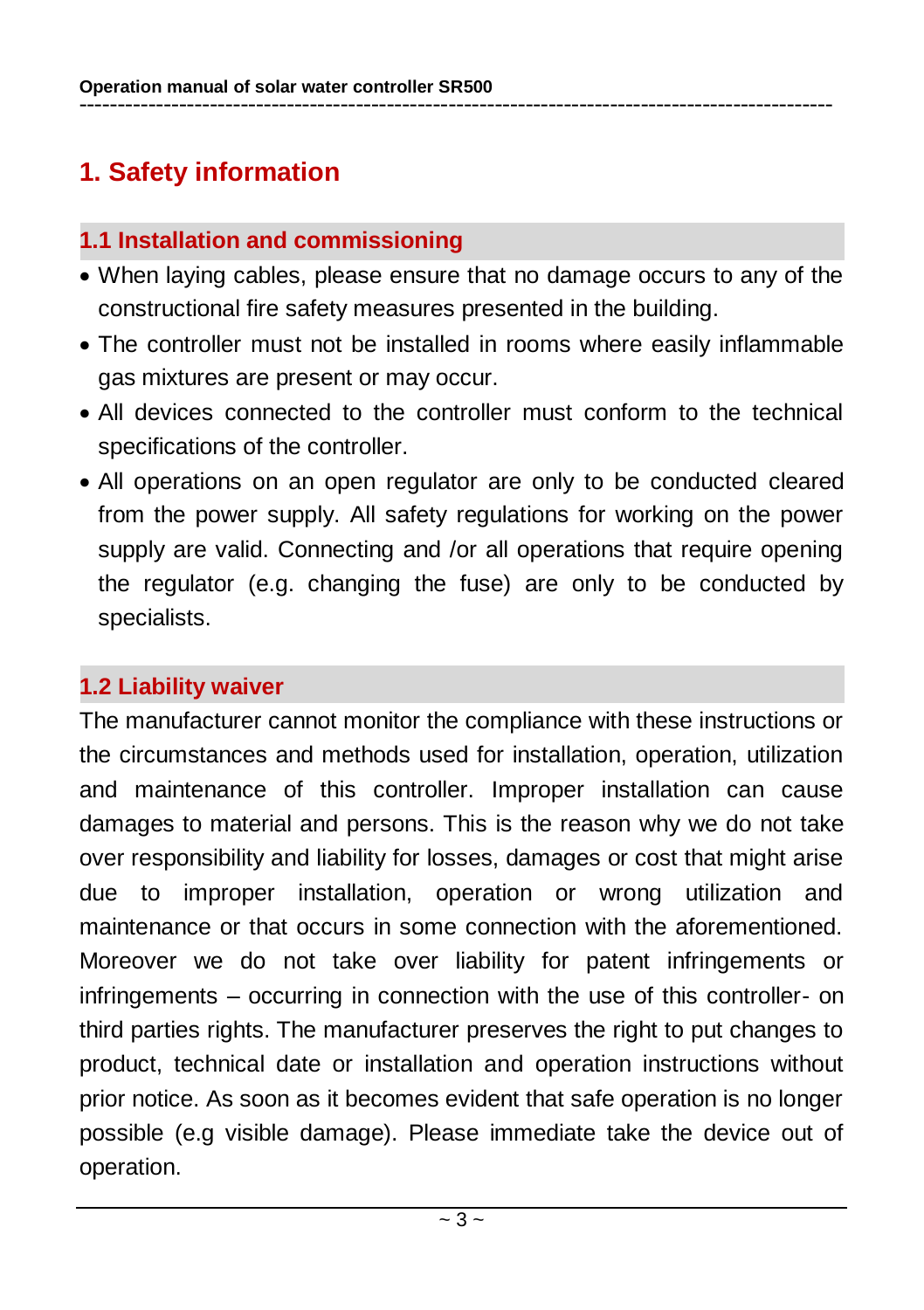-------------------------------------------------------------------------------------------------- Note: ensure that the device cannot be accidentally placed into operation. **1.3 Description of symbols**

## **Safety instruction:**

Safety instructions in the text are marked with a warning triangle. They indicate measures, which can lead to injury of persons or safety risks.

**Operation steps:** small triangle "►"is used to indicate operation step. Note: Contains important information on operation or function.

# **2**.**Installation**

## **2.1 Installing the controller**

Note: the controller must only be installed in an area having an adequate level of protection.  $80mm$ 

►Choose a suitable location

►Mark the hole position of hang panel on the wall (note the right side of hang panel)

►Drill the fastening hole and insert a plastic expansion screw .

►Fix the bottom panel with screw on the drilled hole.



►Hang up the controller on the hang-panel.

## **2.2 Opening/closing the connection cover of controller**

 $\blacktriangleright$  Loosen the screw  $(1)$  and  $(2)$ , open the cover, move the cover upwards.

► Close the cover: insert the hinge grooves of upper case into the retaining pegs of the lower case.

- ► pivot the upper cover down.
- $\blacktriangleright$  fasten the cover tightly with the screw.

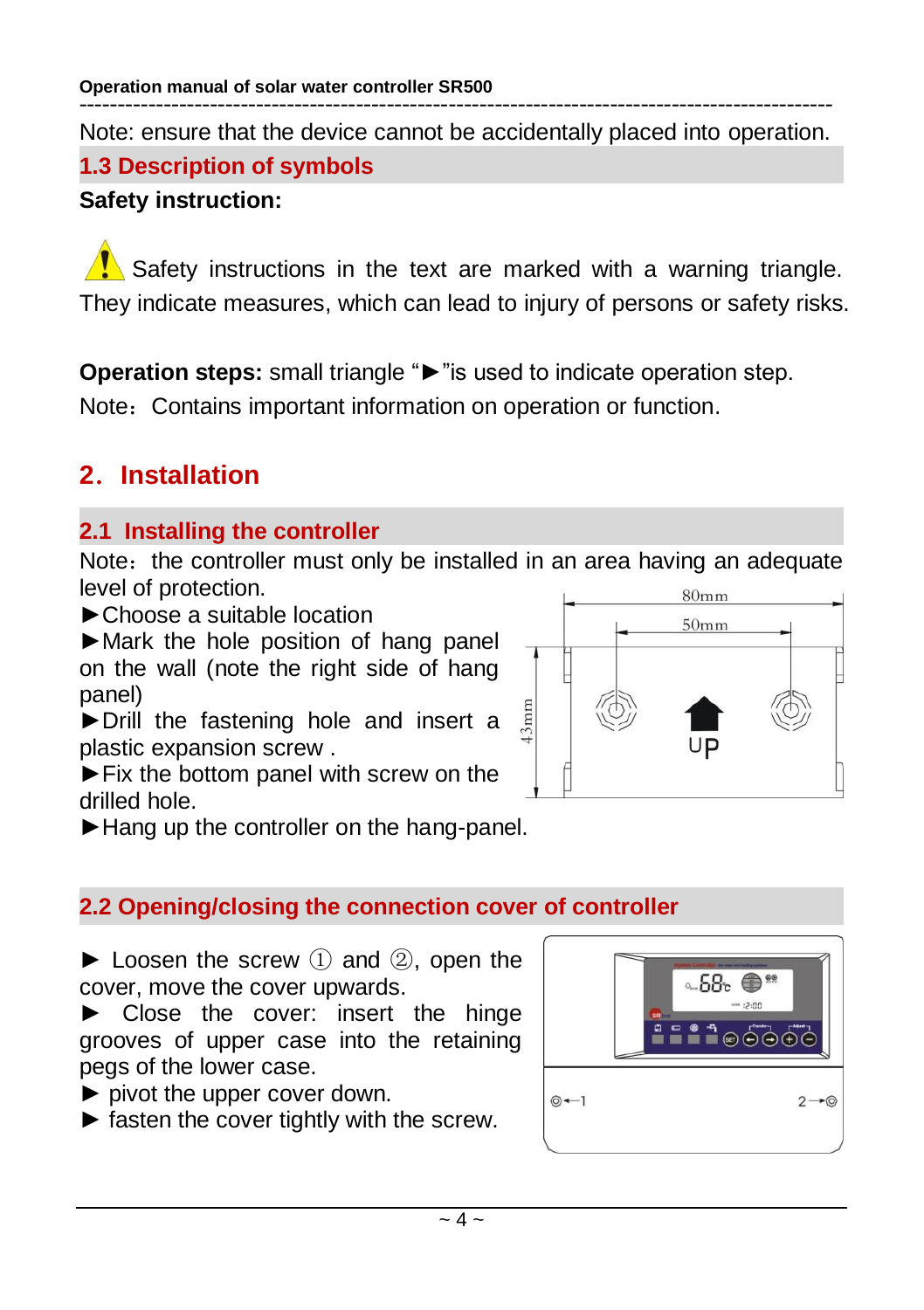#### **2.3 Electrical connections**

Remove the device from the mains supply before opening the case! All guidelines and regulations of the local electricity supplier must be observed!

#### **2.3.1 Preparation before connections**

Power can only be switched on when the housing of controller is closed, an installer must make sure that the IP protection class of the controller is not damaged during installation.

Depending on the type of installation, the cables may enter the device through the rear of the case ④or the lower side of the case ⑤.

**Cable come from the rear 4:** remove the plastic flaps from the rear side of the case using an appropriate tool.

**Cable come from the below**⑥: cut the left and right plastic flaps using an appropriate tool (e.g. knife) and break them out of the case.

Note: the flexible cable must be fastened to the case using the strain-relief clamps provided

#### **2.3.2 Terminal connection**

- According to following layout to connect wires.
- Wire with two colors is ground wire.





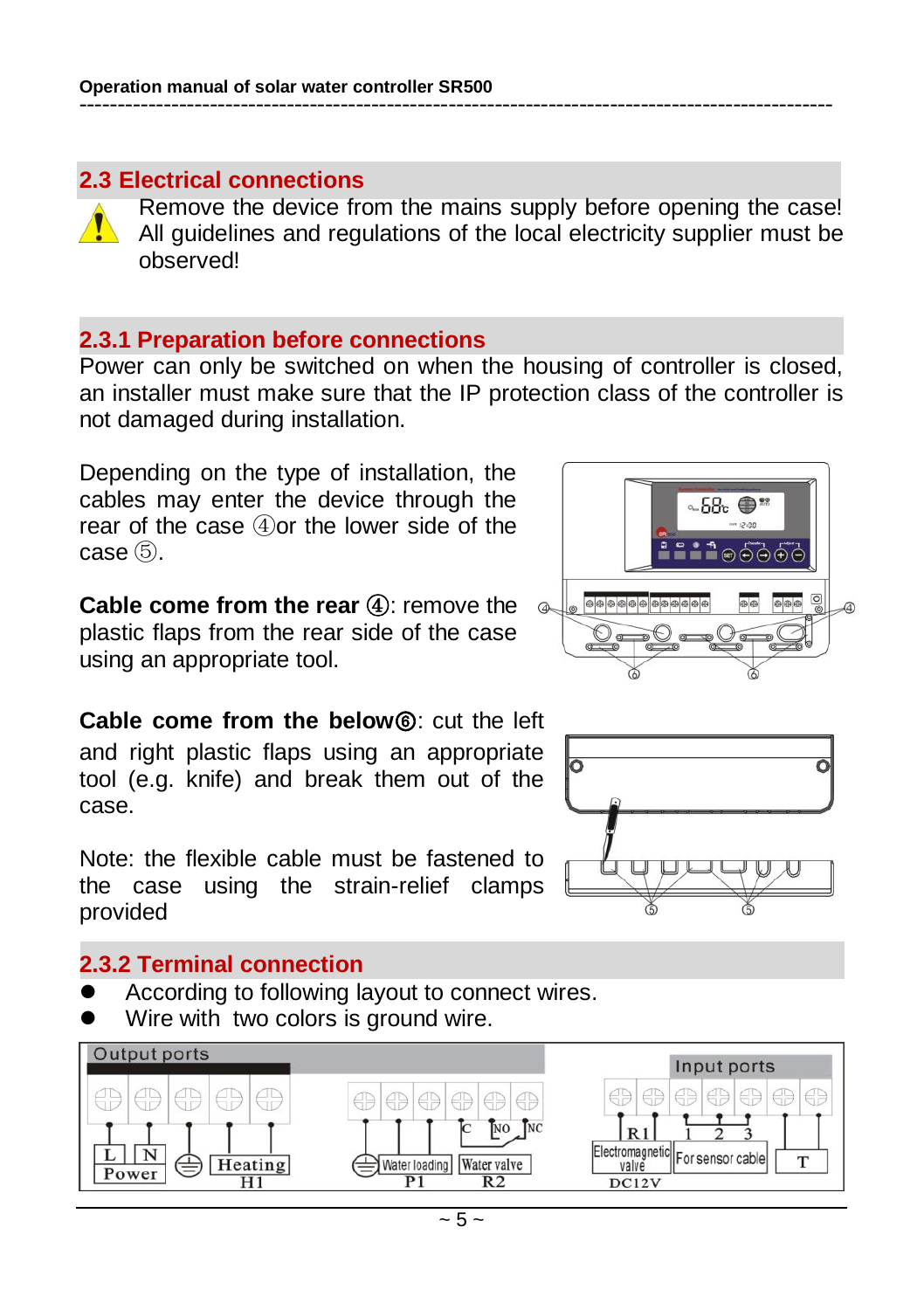| Power      |                | Inputs:                      | Outputs: |                                                                   |
|------------|----------------|------------------------------|----------|-------------------------------------------------------------------|
| Connection |                |                              |          | H <sub>1</sub> , P <sub>1</sub> , R <sub>1</sub> , R <sub>2</sub> |
| $1 \quad$  | Please note    | 1. Water level and           |          |                                                                   |
|            | the type of    | temperature sensor input:    | 1.       | Output H1:                                                        |
|            | power supply   | Port1: connect red wire      |          | Electromagnetic                                                   |
|            | required from  | Port2: connect white wire    |          | relay, for                                                        |
|            | the type plate | Port3: connect black wire    |          | electrical heater,                                                |
|            | on the case    |                              |          | max switching                                                     |
|            | of the device  | 2."T" input:                 |          | current 10A.                                                      |
| 2.         | The            | Temperature sensor input     | 2.       | Output P1:                                                        |
|            | protective     | for electrical heating cable |          | Electromagnetic                                                   |
|            | conductor      |                              |          | relay, for                                                        |
|            | (GND)          |                              |          | pressure                                                          |
|            | which two      |                              |          | increasing pump,                                                  |
|            | colors must    |                              |          | max. switching                                                    |
|            | be connected   |                              |          | current: 5A                                                       |
|            | also.          |                              | 3.       | Output R1: for                                                    |
|            |                |                              |          | electromagnetic                                                   |
|            |                |                              |          | vale, outlet                                                      |
|            |                |                              |          | voltage: DC12V                                                    |
|            |                |                              | 4.       | Output R2:                                                        |
|            |                |                              |          | electromagnetic                                                   |
|            |                |                              |          | relay, maximal                                                    |
|            |                |                              |          | switching current:                                                |
|            |                |                              |          | 5A, R2 is used for                                                |
|            |                |                              |          | electrical heat cable                                             |
|            |                |                              |          |                                                                   |

## **2.4 Installing electromagnetic valve**

- **Before installing electromagnetic valve, please clean up and wash** pipe.
- If water is provided by water tower, please select electromagnetic valve, which caters the water pressure of water tower. So to avoid the low flow rate or even no water flows from electromagnetic valve.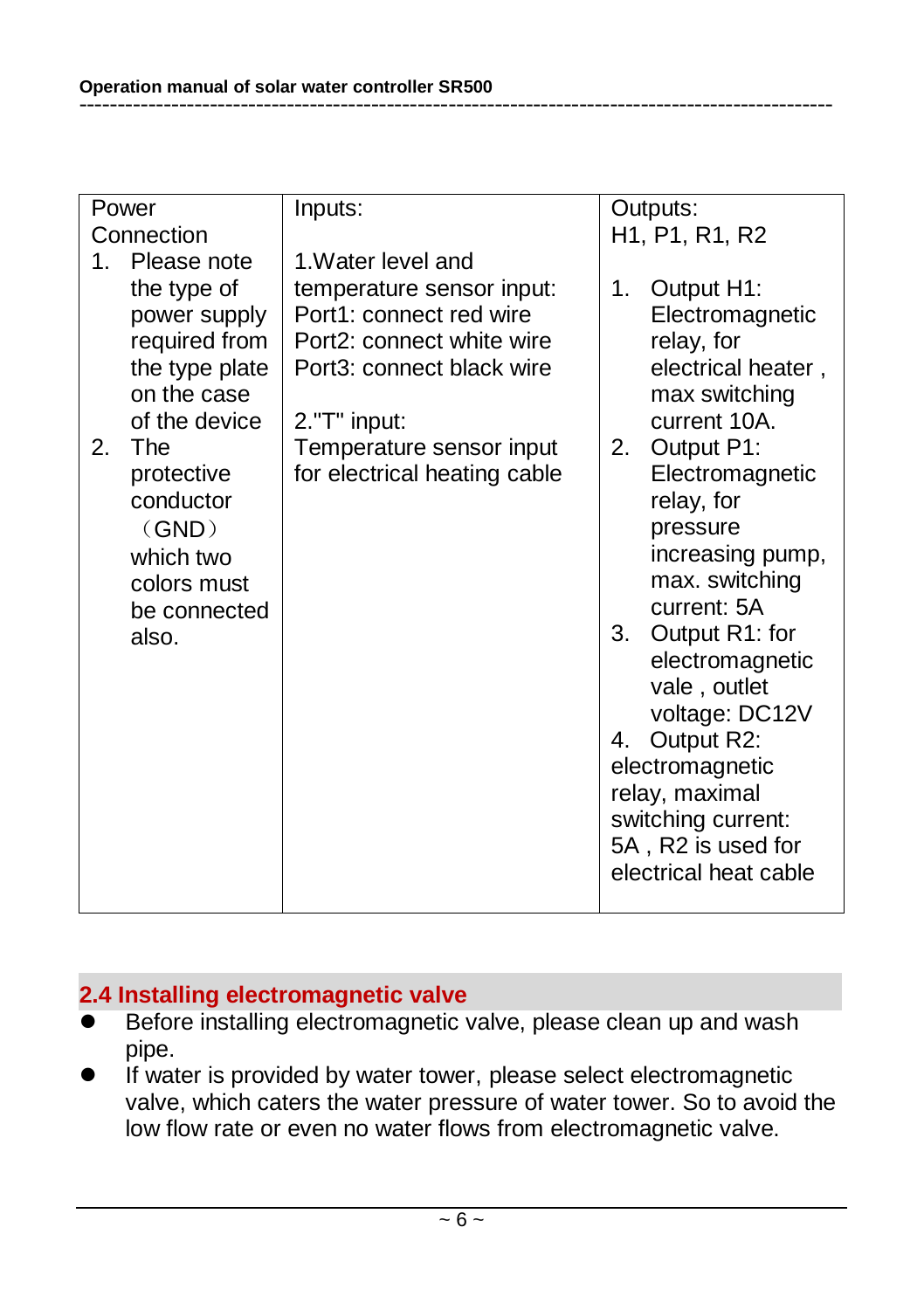#### **Operation manual of solar water controller SR500** --------------------------------------------------------------------------------------------------

 Check whether the output voltage of controller caters to the label voltage of electromagnetic valve; check whether the filter net is completed, whether the body of electromagnetic valve is completed. Outlet and inlet of electromagnetic valve should



be right installed, the side with filter net is input, and water flow direction should be same as the arrow which marked on the body of electromagnetic valve.

- Electromagnetic should be installed in the place where is easy to maintain and does not bring other lose, please take measures for antifreezing, anti-sunburn and therefore to avoid aging of body of valve and to prolong the lifetime of valve. Please pay attention to install the wire coil upwards.
- It is forbidden to use wrench to work on the wire coil and on plastic part. The inlet and outlet pipe of electromagnetic valve should be keep at a same level, and ensure not to mount valve compulsively when both connection parts are not at a same level, and therefore to avoid damaged of valve. It should be noted that installed valve doesn't bear the torsional strength which caused by wrong mounted pipe.
- Two-cores wire should be connected with electromagnetic valve, when wire need to be prolonged, please select 1.0mm<sup>2</sup> cable.
- The pipe, which is connected with valve, should be easy to dismount or use flexible pipe, it should be easy to clean the filter.
- Switch-on power and check valve after installation.

Note: electromagnetic valve has check-valve function, it is not necessary to install one way valve any more.

## **2.5 Faults checking of electromagnetic valve**

| <b>Reasons of fault</b>        | <b>Checking measures</b> | <b>Error rectification</b> |
|--------------------------------|--------------------------|----------------------------|
| Wire connection is<br>not good | Check wire<br>connection | Re-connect wires           |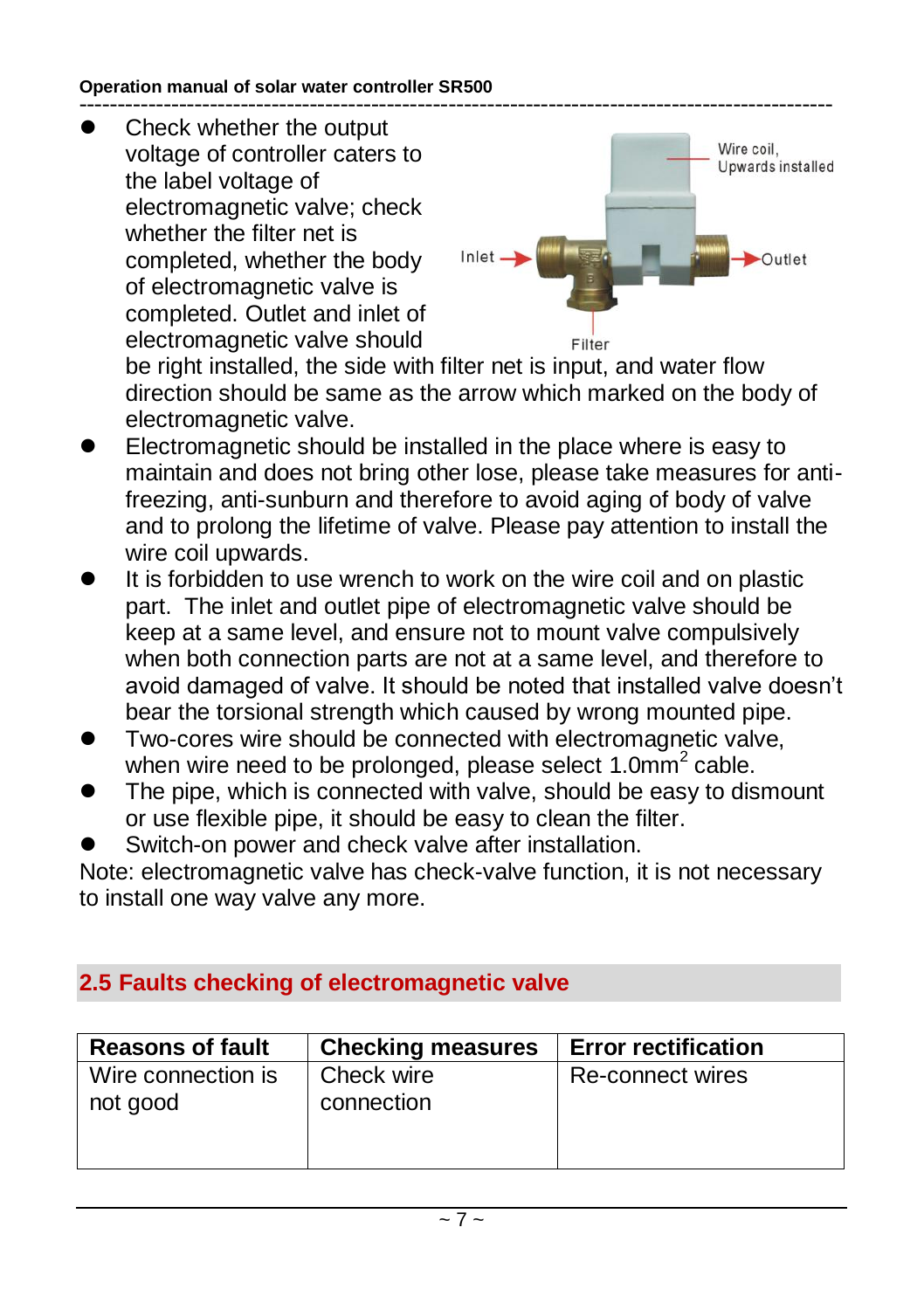**Operation manual of solar water controller SR500**

| Whether wire coil of<br>electromagnetic | Measure the<br>resistance with | Change wire coil or<br>change valve if                                                                                       |
|-----------------------------------------|--------------------------------|------------------------------------------------------------------------------------------------------------------------------|
| valve has power                         | Ohmmeter                       | necessary                                                                                                                    |
| Operation voltage is<br>unstable        | Measure voltage                | Change input power<br>resource                                                                                               |
| Water pressure is<br>less than 0.012Mpa | Open the tap and<br>estimating | Installing a pressure<br>increase pump or change<br>a new valve with lower<br>water pressure                                 |
| Filter is stopped                       | Check optically                | Regular wash filter                                                                                                          |
| Water pressure is<br>high than 0.8Mpa   | Open the tap and<br>estimating | Installing a pressure<br>reduction pump or<br>change a new valve with<br>high operational voltage<br>(about $1 \t0 \%$ more) |

## **2.6 Installation of water level and temperature sensor**

- Insert silicon-sensor(B03) into overflow outlet of solar tank.
- Tighten the sensor screw
- Temperature sensor wires connection.

Red wire connect to Port1 White wire connect to Port2 Black wire connect to Port3

**Note: In order to avoid measuring error of tank temperature, water level and** 



**temerature sensor can't touch the electrical heater or is too near to electrical heater**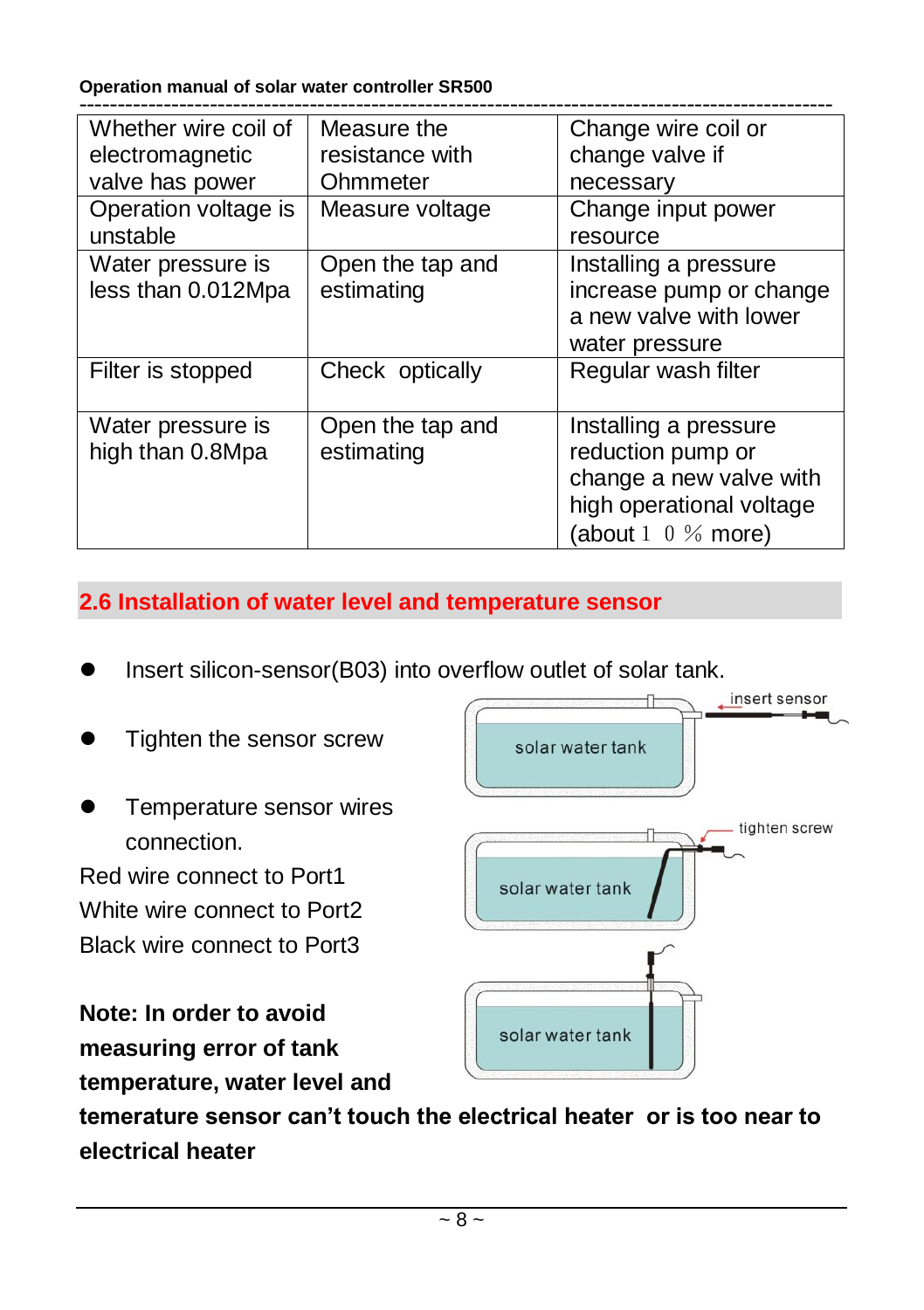**2.7 Installation of underside positioned sensor**

Underside positioned sensor has 2 ways of installation, one is upward installed at the collector pipe hole, one is upward installed at the bottom of water tank.(see picture), diameter of 47mm and 57mm installed holes are available for selection.







installed at the collector pipe hole installed at the bottom of water tank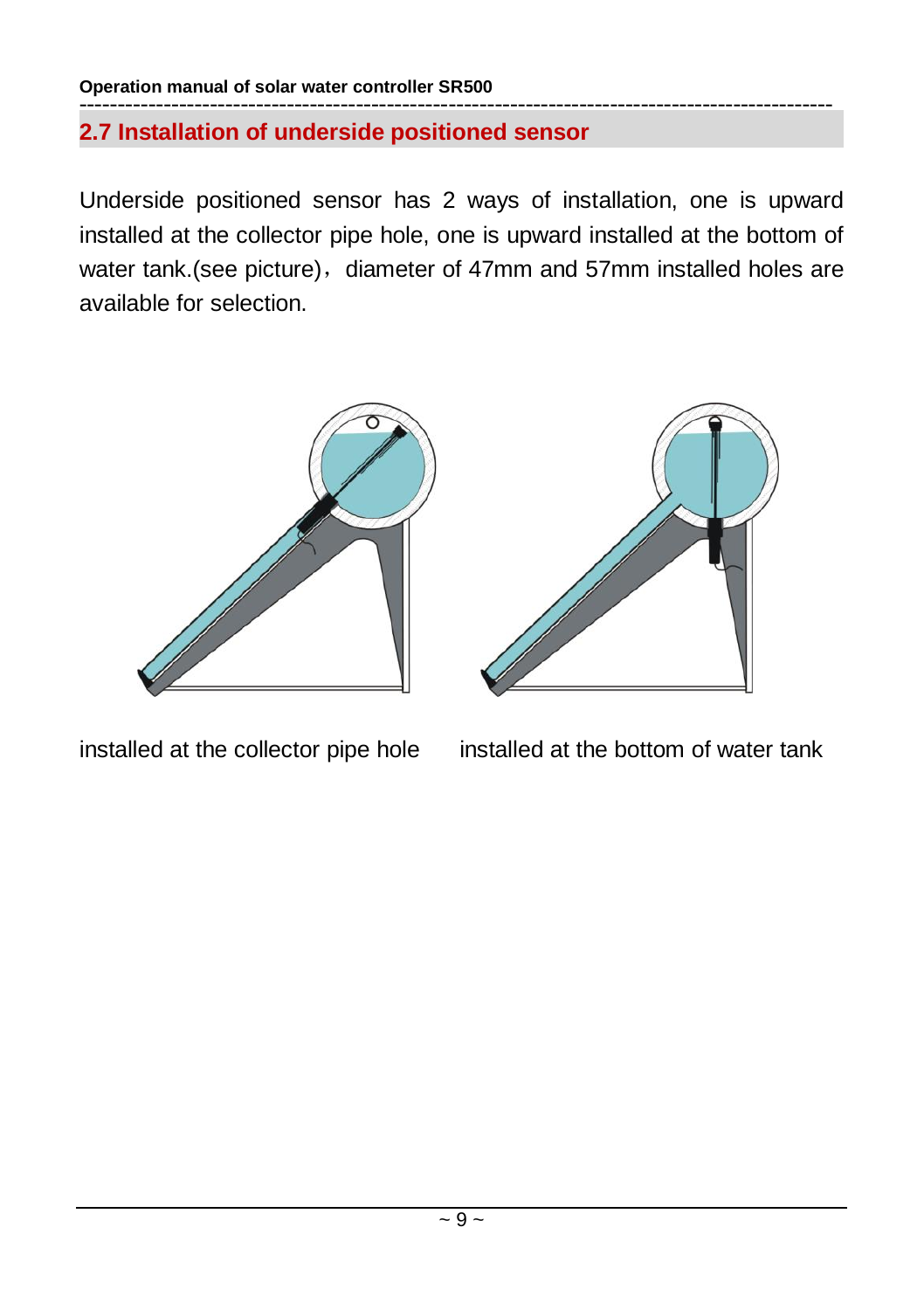## **3.Introduction of solar system**

## **3.1 System diagram**

Description: this system is water and collector integrated solar water system, it is easy for mounting, and efficiency is high.



Note:Customer only ask one kind of sensors for order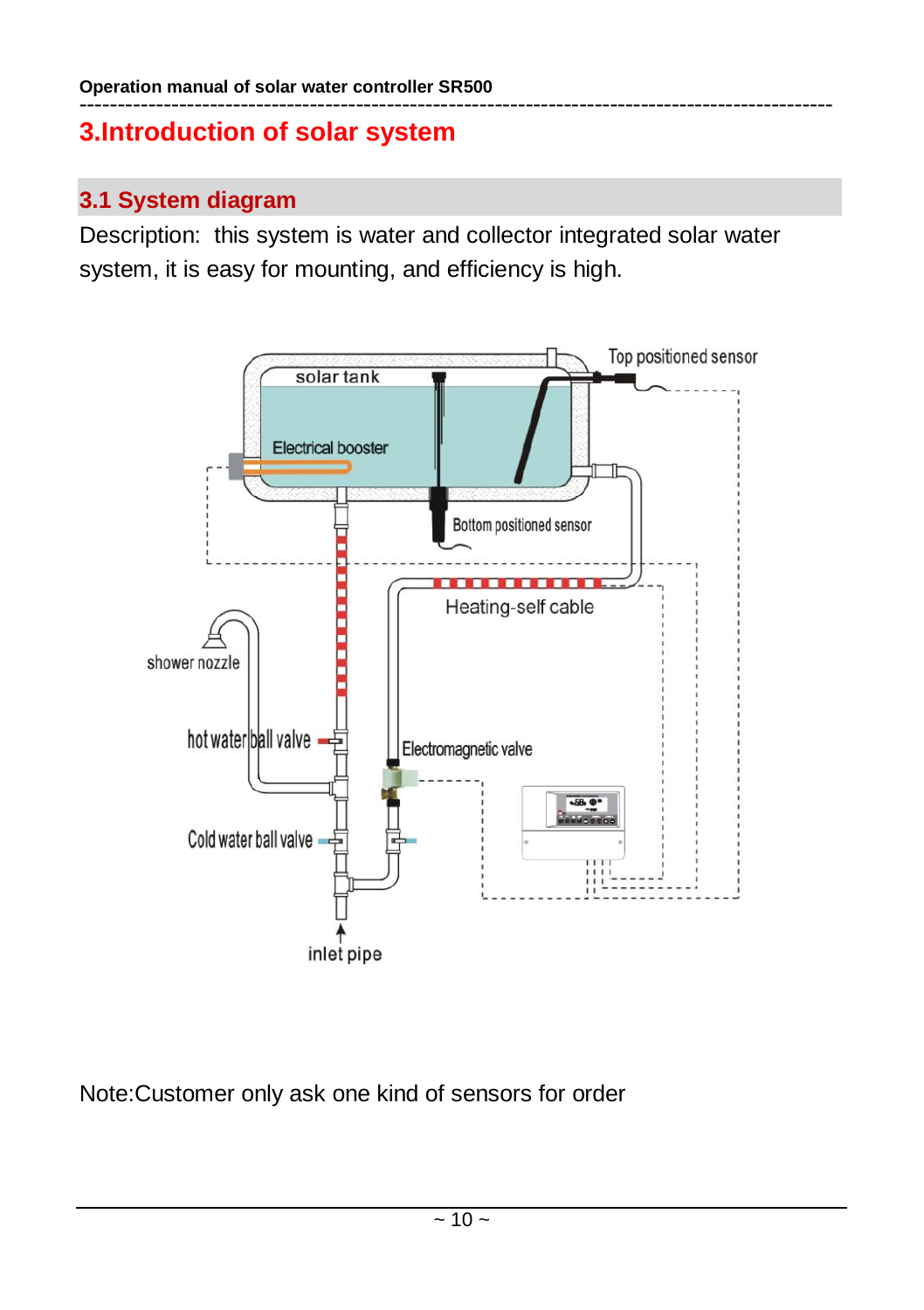## **4.Button of controller and display illustration**

## **4.1 Adjusting button**

Controller is adjusted by 9 buttons, which are showed on below display screen.



| No.            | <b>Explanation of button</b>        |
|----------------|-------------------------------------|
|                | Adjust button "-"                   |
| 2              | Adjust button "+"                   |
| 3              | Transfer button " $\rightarrow$ "   |
| 4              | Transfer button "←"                 |
| 5              | "Set" button                        |
| 6              | "Water load" button                 |
| $\overline{7}$ | "Heating" button                    |
| 8              | "Pipe insulation" button            |
| 9              | "Constant tem. water supply" button |
| 10             | LCD display screen                  |

## **4.2 Screen display illustration**

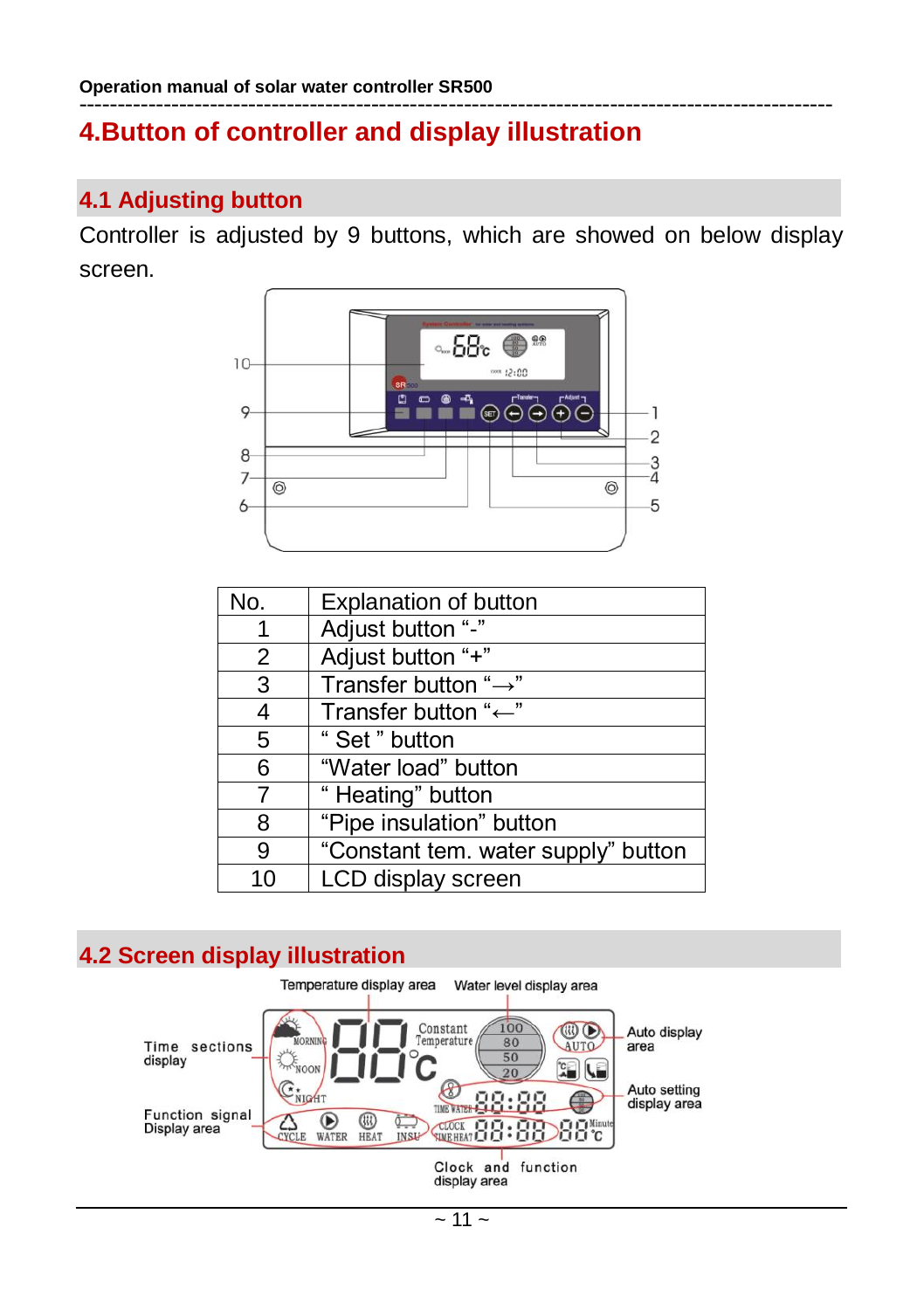## **4.3 Signal illustration**



## **4.4 Code illustration**

| Code            | <b>Code explanation</b>                              |
|-----------------|------------------------------------------------------|
| E0              | Connection cable between controller and sensor fault |
| E4              | Collector pipe high temperature protection           |
| E <sub>6</sub>  | Temperature senor fault                              |
| $\overline{F7}$ | Water level sensor fault                             |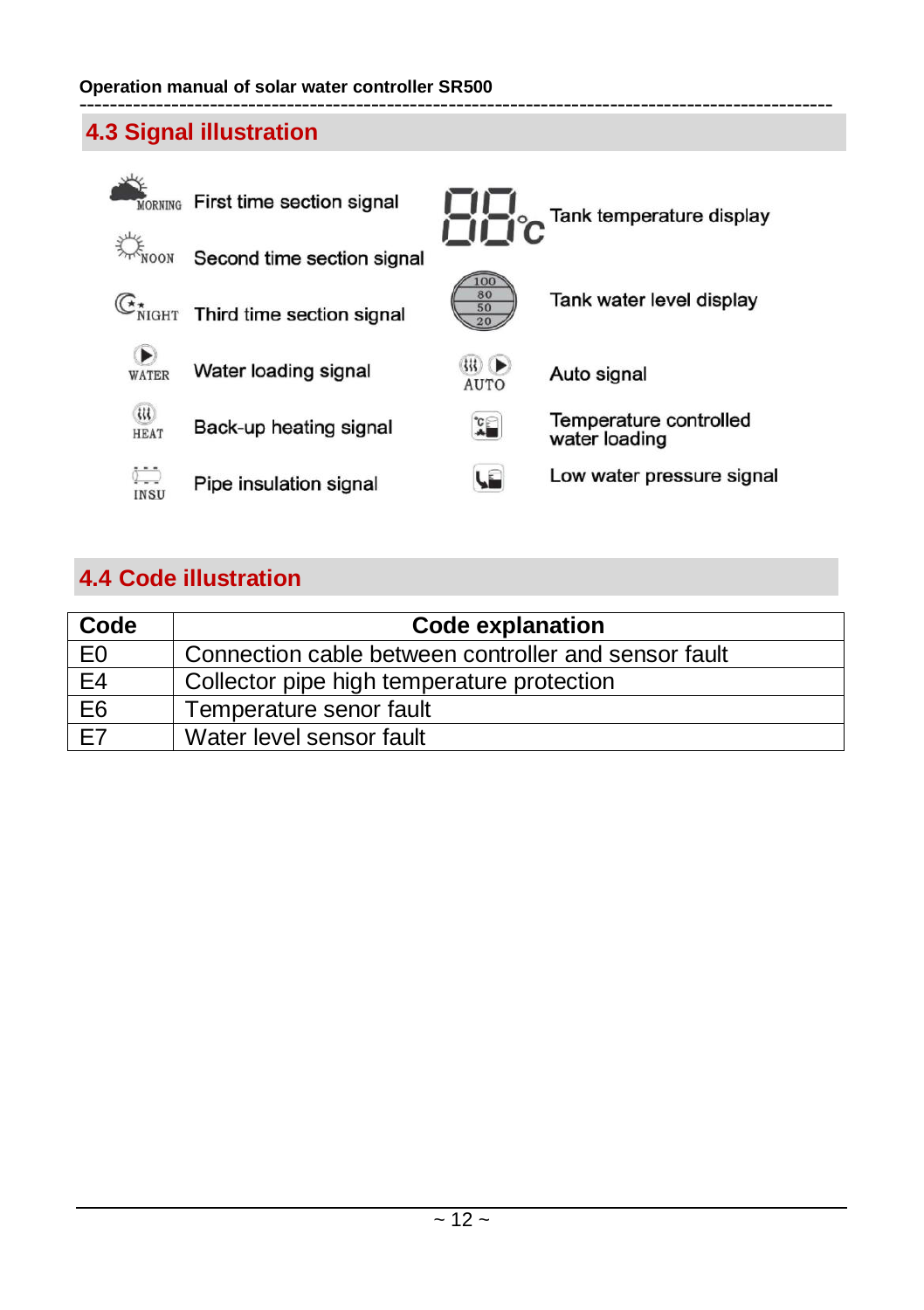## **5. Commissioning**

Connect the sensors, pump or switching valves to the controller before you connect the power supply!

After switching on power to the controller, firstly it will ask for the "time" to be set.

## **5.1 Setting the Clock**

► Press " SET " button, hour selection area "00" blinks on display screen.



► Press "▲""▼" button to adjust hour of clock

 $\blacktriangleright$  Press "  $\rightarrow$  " button again, the minute selection area "00" blinks

► Press "▲""▼" button to adjust minute of clock

After 8 seconds controller confirms the setting automatically, the current time is displayed on the screen.

## **6. Functions setup and operation**

## **6.1 Description of auto mode function**

After switching on the power to controller, default setting of controller is on, controller entries " full auto mode".

**Auto mode setting**: within 24 hours, default setting like following descriptions.

- First time, loading water to 50% water level at 3:00 o'clock AM, and triggering to heat water up to  $50^{\circ}$ C at 4 o'clock AM, preparing hot water for using after getting up.
- Second time, loading water to 100% water level at 9:00 o'clock AM, at noon not triggering electrical booster, using solar irradiation to heat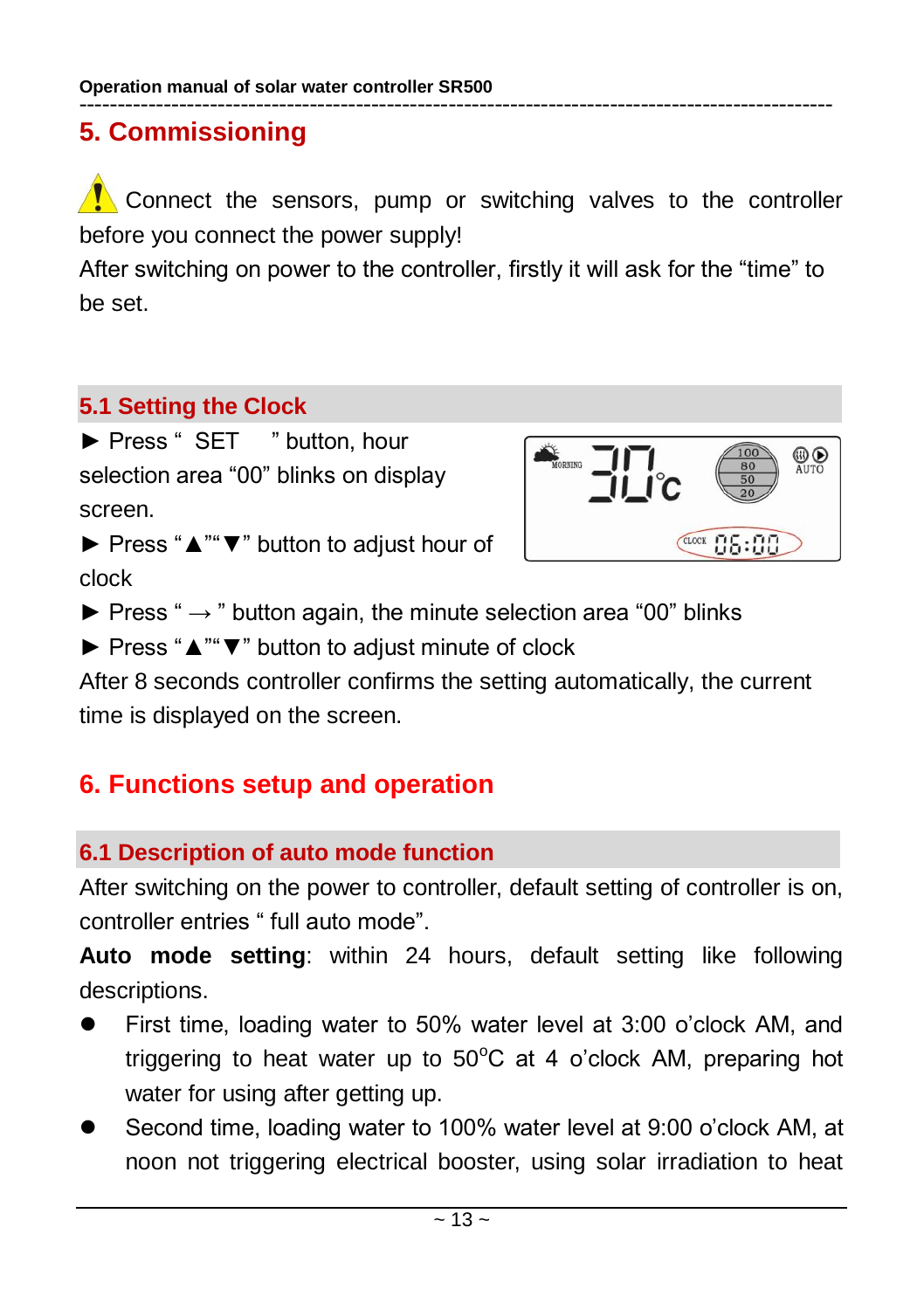water as more as possible.

 Third time, loading water to 100% water level at 16:00 o'clock PM, start to heat water to  $60^{\circ}$ C at 17:00 o'clock PM, preparing hot water for using in night.

Note: above parameter can be set according to customer habit. ( detailed see chapter 6.2)

Switch on/off auto heating during preset three time sections:

If want to stop auto heating function,

► Press " ( $^{\circ}$  ( $^{\circ}$ )<sup></sup> for 3 seconds to stop this function, heat signal doesn't display



► Press " (III) " for 3 seconds again to trigger the function

Switch on/off auto water loading during preset three time sections:

If want to stop auto water loading function

▶ Press "  $\left| \exists \right|$  " for 3 seconds to stop auto water loading. Water loading signal doesn't display, program switches on temperature-controlled water loading function automatically.

 $\blacktriangleright$  Press " $\left| \begin{matrix} \pm \sqrt{2} \\ \pm \sqrt{2} \end{matrix} \right|$ " for 3 seconds again to trigger auto water loading. Water loading signal displays, program switches off temperature controlled water loading function automatically.

#### **6.2 Temperature controlled auxiliary heating at preset three time sections**

#### **Functional description of back-up electrical heater:**

Solar system can be combined with electrical booster or gas, oil boiler, controller can achieve automatically temperature and timing controlled heating, during the preset time sections electrical booster starts working when the temperature of tank is below the preset turning on temperature, when tank temperature exceeds the preset turning off temperature, electrical booster stops heating.

When time is outside of the preset time section, electrical booster doesn't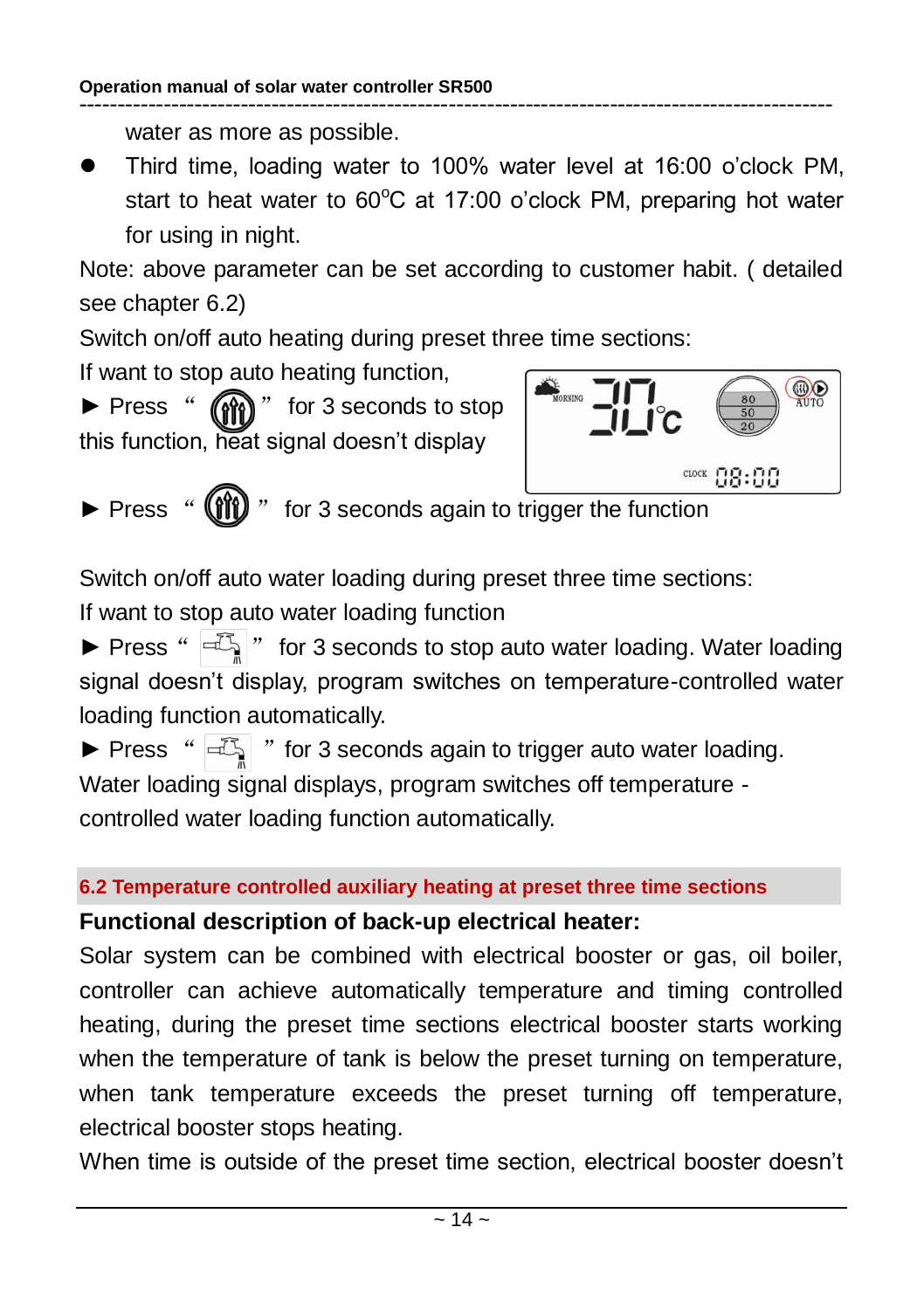work automatically even when the tank temperature reaches the turning – on temperature of electrical heating.

#### **Timing water loading function:**

Within 24 hours, three time sections for water loading can be set. When time gets to the preset time section, controller starts to load water to the desired water level.

#### **Setup steps:**

► Press "SET" button for two times, timing area blinks on display, you can set turning on time and temperature of electrical heating now,

 $\blacktriangleright$  Press "+" " $-$ " button to set hour.

 $\blacktriangleright$  Press "  $\rightarrow$ " button to shift to minute setting,

 $\blacktriangleright$  Press "+" " $-$ " to set minute.

 $\blacktriangleright$  Press " $\rightarrow$ " again to shift to temperature area,

 $\blacktriangleright$  Press "+" " $-$ " to set turning on temperature of electrical heating. (Adjust range is  $00^{\circ}C \sim 80^{\circ}C$ ), default valve is  $50^{\circ}$ C.

►Press "→ " button again, you can set turning on time of water loading

 $\triangleright$  press "+" " $-$ " button to set hour,

 $\triangleright$  press " $\rightarrow$ " button to shift to minute setting,

 $\blacktriangleright$  press "+" " $-$ " to set minute.

 $\blacktriangleright$  Press " $\rightarrow$ "again to shift to water level setting,

 $\triangleright$  Press "+" " $-$ " to set desired water level

5 seconds later controller confirms the settings

Doing like above described steps, three timing sections can be set





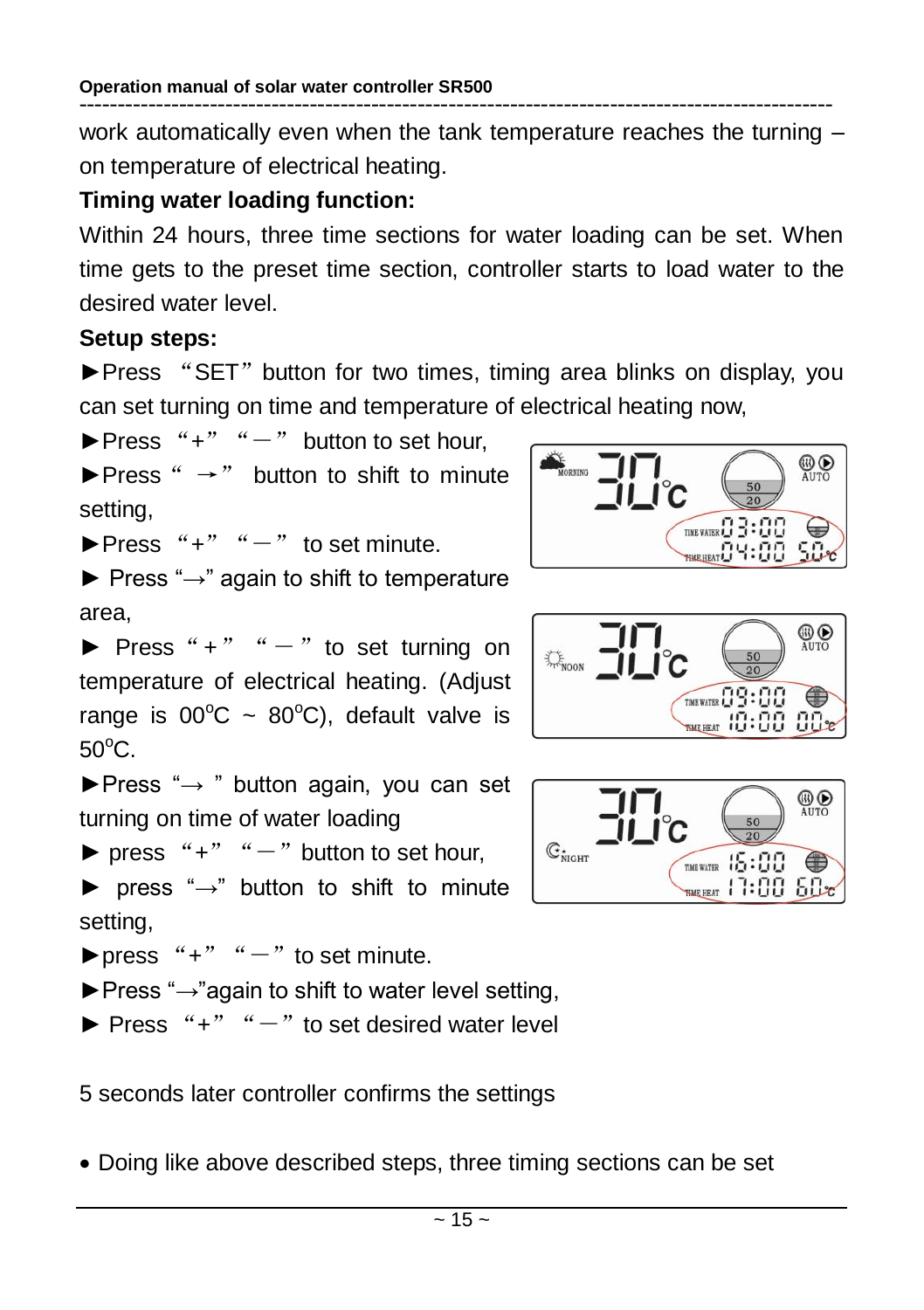- Default setting: within 24 hours
	- $\triangleright$  First time, loading water to 50% level at 3:00o'clock Am, and automatically heating water up to 50  $^{\circ}$ C at 4:00 o'clock Am. prepare hot water for using after getting up.
	- $\triangleright$  Second time, loading water to 100% level at 9:00 o'clock AM, electrical heating doesn't work, use solar energy as more as possible.
	- $\triangleright$  Third time, loading water to 100% and start electrical heater at 17:00 o'clock and heat temperature up to  $60^{\circ}$ C, prepare hot water for night using
- Controller has memory function, your setting is remembered, and you don't need to set everyday.

The setting can be checked by pressing " SET" button.

## **6.3 Thermostat water supply function**

Functional description:

when water temperature is too low, and below the preset Ahon temperature, electromagnetic valve R2 is opened, water of tank is heated firstly by boiler and then flows to user. When water temperature rises up to preset Ahof temperature, electromagnetic valve is closed, hot water is prepared directly by water tank.



## Setup steps:

►Press " SET" button until "Ahon" displays on time area , and 40oC displays on temperature area, default set is 40 $\mathrm{^oC}$ .

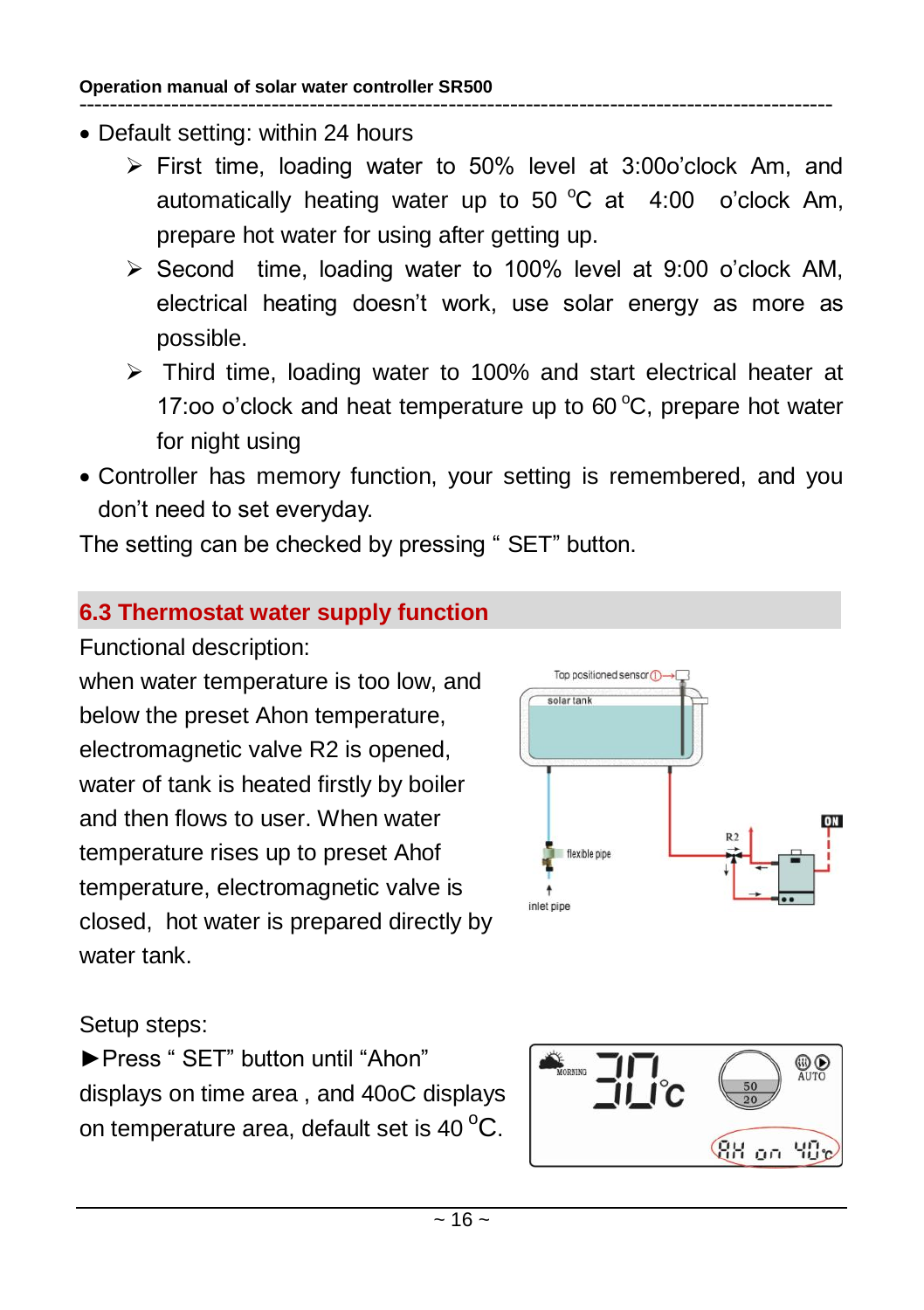-------------------------------------------------------------------------------------------------- ▶ Press "+"  $" -"$  to adjust switch-on temperature, adjustable range:  $20 - 80$ <sup>o</sup>C. **OO** ►Press " SET" button again until "Ahof" displays on time area. and  $45^{\circ}$ C **RH of 45%** displays on temperature area, default set is 45 $^{\circ}$ C. ▶ Press "+"  $" -"$  to adjust switch-off temperature, adjustable range:  $20-80$   $^{\circ}$ C. Activate and deactivate this function:  $\blacktriangleright$  Press"  $\boxed{\square}$  "button to activate this ®® function, AH displays on screen. When

opened; signal "AH" blinks on screen. ▶Press" nation again to deactivate this function,

Note: thermostat hot water supply function and pipe insulation function are controlled by a same output R2, when use thermostat water supply function, R2 outlet is used, pipe insulation function will be deactivated automatically.

## **6.4 Manual heating function**

tank temperature is below the preset Ahon temperature, R2 valve will be

Functional description:

When water tank temperature is too low, user needs to trigger heating immediately, it can be achieve by press " $(\hat{\mathbf{m}})$ " button.

Activate/ deactivate function:

► press " (III) " button, heating signal displays.

▶press "+"  $" -"$  button to adjust heating temperature (adjustable range: 0



 $\frac{\text{cocx}}{\text{cocx}}$  85:88 (88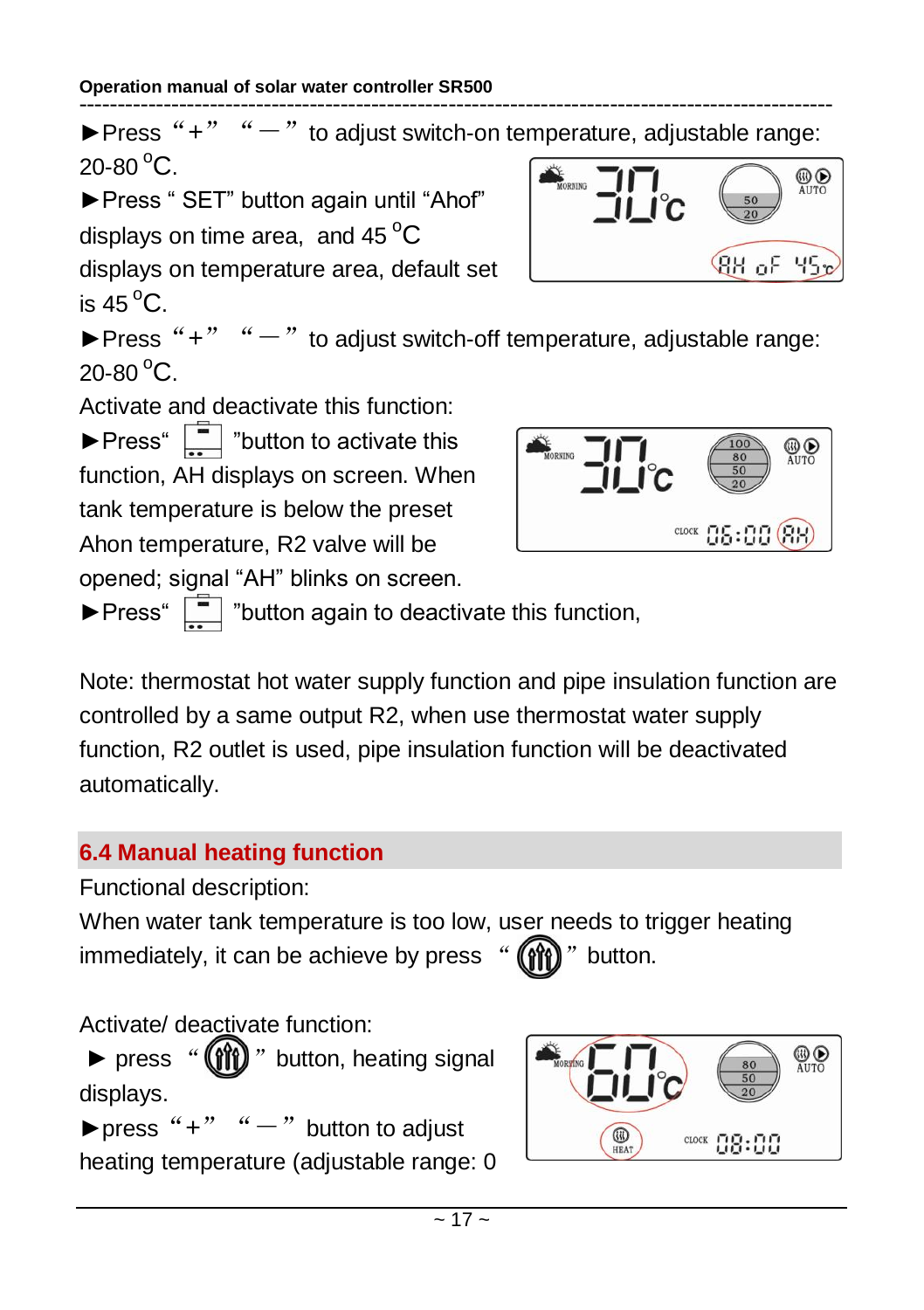--------------------------------------------------------------------------------------------------  $\mathrm{^oC}$  – 80  $\mathrm{^oC}$ ), default setting is 50  $\mathrm{^oC}$ , press this button again to stop heating.

 $\triangleright$  press " $(\hat{m})$ " button again to switch off heating.

Operation condition of electrical heater:

When electrical heater is switched on, but in the same time water level is below 50% position, firstly, controller starts water loading until water level reaches 50% position, and then start heating. When water level drops below 50% due to water is used during the heating, then controller stops heating automatically, doing like this to avoid dry-heating and therefore to protect electrical heater.

Note: manual heating can only be triggered one time, it works until water temperature rises up to preset temperature, if water temperature is higher than preset temperature, then this function will not be triggered.

## **6.5 Manual water loading function**

Functional description:

When water isn't full in tank, and user wants to start water load immediately, it can be achieve by press " $\left| \exists \right|$ " button to start manual

 $\bigcirc$ 

 $CIOCE$   $\Omega$ 5:00

water loading function

Activate and deactivate function:

 $\triangleright$  press " $\overline{C_1}$ " button, water loading signal displays. Water level area blinks,

**>**press " $\mathbb{F}_n$ " button continuously to set desired water level ( 50% -100%)

 $\bigcirc$ 

 $\blacktriangleright$  press " $\overline{C_{\mathbb{R}}}$ " button again to deactivate function. Note:

• Water level of loading can be set by user.

- First time loading of new installation,there is some water overflow,it's normal operation by controller.
- Or power off suddenly during the using,these is some water overflow when power on again,it's normal operation by controller.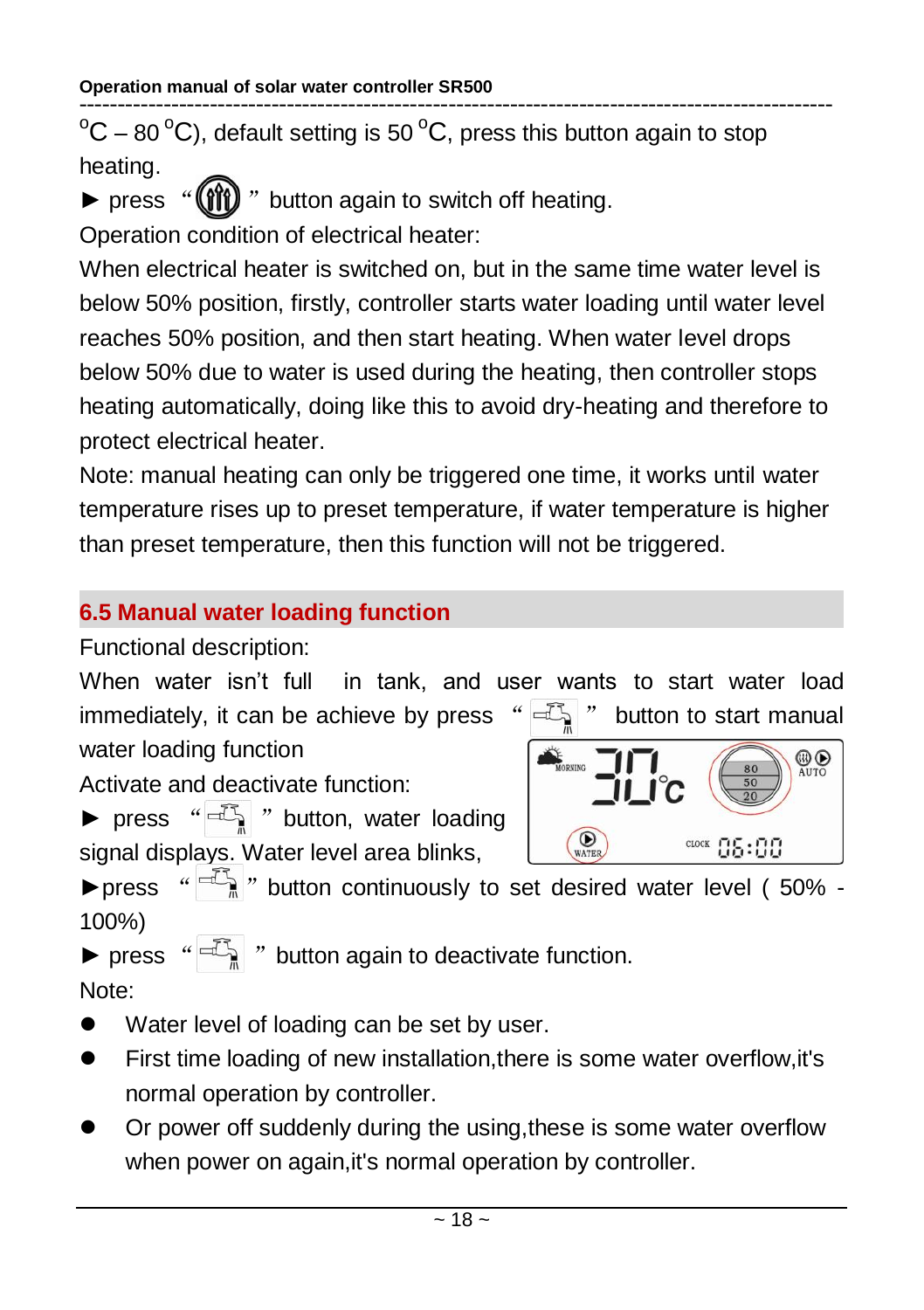#### **6.6 Temperature controlled water- loading function**

Functional description:

When this function is activated, water will be loaded according to preset loading temperature. In the case that water tank isn't full, when tank temperature is above the preset loading temperature, controller starts to load water automatically until tank temperature drops to 5 $\mathrm{^{\circ}C}$  below the loading temperature. In the case that water level is changed in the same, then water loading will be started after 60 minutes, doing like this can avoid water temperature changes so acutely and therefore avoid uncomfortable feeling for customer.

This function is only useful during 8:00 AM to 17:00 PM daily.

Activate/deactivate function:

 $\triangleright$  press " $\overline{=}$   $\overline{=}$ " button for 3 seconds to activate this function.

**BD**<br>AUTO  $CIO3:00$ 

 $\triangleright$  press "+" " $-$ " button to adjust loading temperature (adjustable range 35  $\mathrm{^{\circ}C}$  ~95  $\mathrm{^{\circ}C}$ ), default setting is 60  $\mathrm{^{\circ}C}$ .

▶ press " $\mathbb{E}$ " button for 3 seconds again to deactivate this function.

Note: when this function is activated, then function of auto loading at three time sections will be deactivated automatically

## **6.7 Water supply function when lack of water**

Functional description:

Water level from high to lower,when water level lower than 20% postion,delay 30minutes,then loading water to preset position(default setting:delay 30minutes)

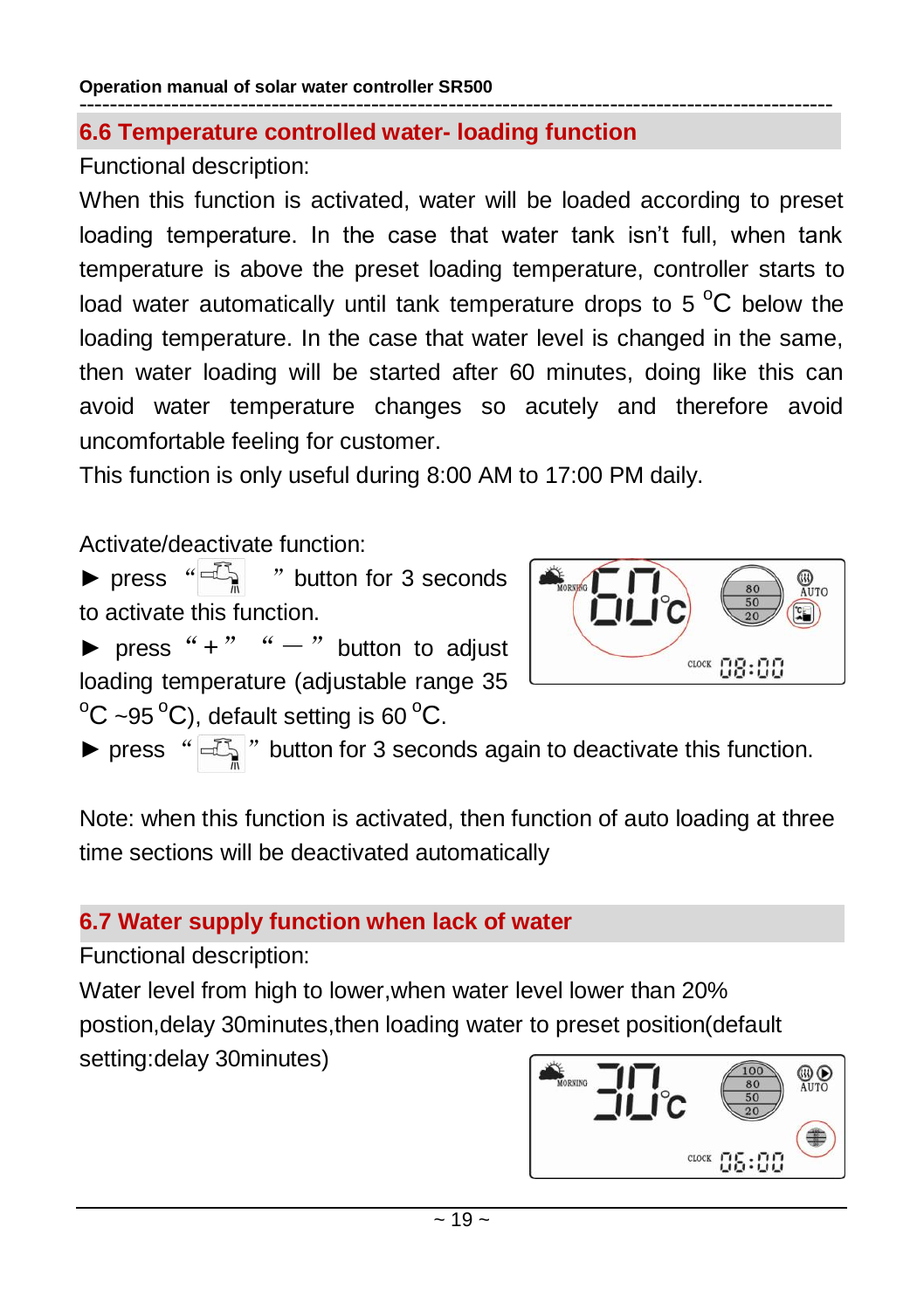#### **Operation manual of solar water controller SR500** --------------------------------------------------------------------------------------------------

#### **6.8 Temperature controlling of water pipe insulation function**

Note: Temperature sensor (T) is not included within standard delivery scope, if you want to use this function, please use an extra sensor.

#### Function description:

When ambient temperature is lower in winter, in order to avoid freezing of water pipe, this function can be used, controller checks the temperature of water pipe (T), if T is less than the preset switch-on temperature, controller will activate the heating belt until the pipe temperature rises up to the switch-off temperature.

If the preset switch-on temperature is 1<sup>o</sup>C, then when T reaches to 1<sup>o</sup>C, the power of heating belt will be switch-on, when  $T$  rises up to  $6^{\circ}C$ , power of heating belt is switch-off.

Activate and deactivate this function:

- ► Press "insulation" button, minute of insulation icon blinks.
- ► Press "+" "-"button to adjust the switch-on temperature of heating belt,

adjustable range:  $0 \sim 90^{\circ}$ C

► Press "insulation" button again to deactivate this function.

#### **Note:**

- **◎ ⇔**<br>全智能 88:88  $\lceil \cdot \rceil$
- When no temperature sensor of heating belt is installed, this function is deactivated automatically.
- Both functions of pipe insulation and hot water circuit pump use a same output terminal R2, so both functions are alternative.

2. At the time you load water first time for a new installed system, or power is switched off during using, when power is switch-on, any water flows out from overflow pipe, this is normal.

3. Connects the cable of overflow sensor ( 2 cores) on the terminal 3 & 4 of sensor ( detailed see 2.6)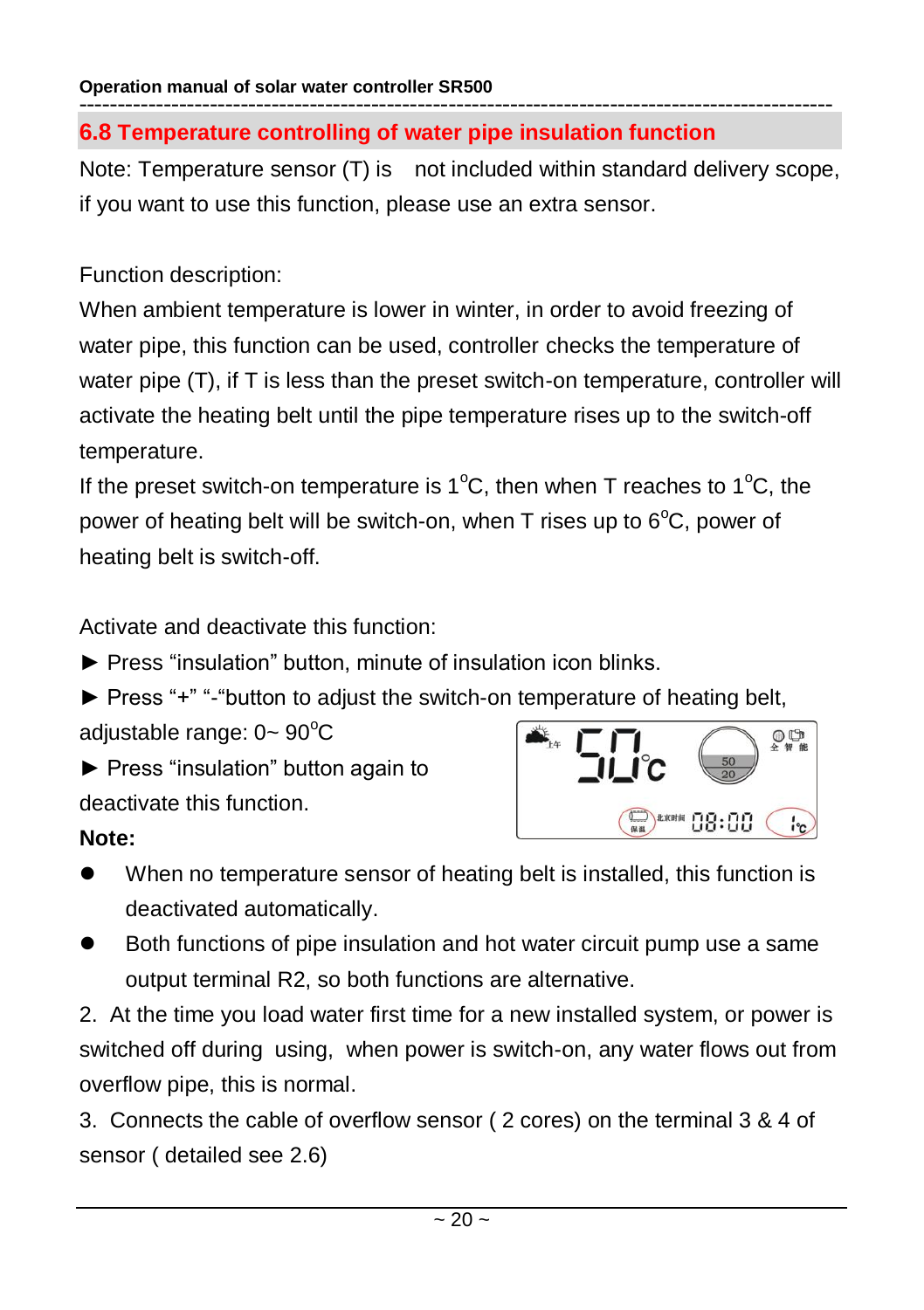**Note:** a prevent –overflow-probe should be installed for this controller

## **6.9 Pipe insulation function**

Functional description:

In Winter when ambient temperature is low, in order to avoid freezing pipe man can press  $\sqrt[n]{\cdots}$  " button to activate accompany electrical heating cable ( R2) to heat pipe. When this function is activated, electrical heating wire will works for 10 minutes and then stops for 30minutes, this process repeats. Doing like this can save electricity, prolong the lifetime of heating wire and avoid fire accident which caused by aging electrical heating wire.

Activate/deactivate function:

 $\triangleright$  press "  $\overline{0}$ " button, insulation signal displays.



▶press "+"  $" -"$  button to adjust

the no working time of electrical heating wire, ( no working time can be adjusted for 0-90 minutes), default setting is 30minutes, ( if set no working time is 0 minute, that means electrical heating wire will be switch-on for long term.

 $\triangleright$  press " $\overline{1}$ " button again to deactivate function.

Note: thermostat hot water supply function and pipe insulation function are controlled by a same output R2, when use pipe insulation function, R2 outlet is used, then thermostat hot water supply function will be deactivated automatically.

## **6.10 Constant temperature heating function**

Functional description:

When this function is activated, controller will trigger electrical heater according to user desired temperature. When tank temperature is 8  $^{\circ}$ C below the preset temperature, electrical heater is triggered immediately and works until tank temperature rises up to desired temperature. This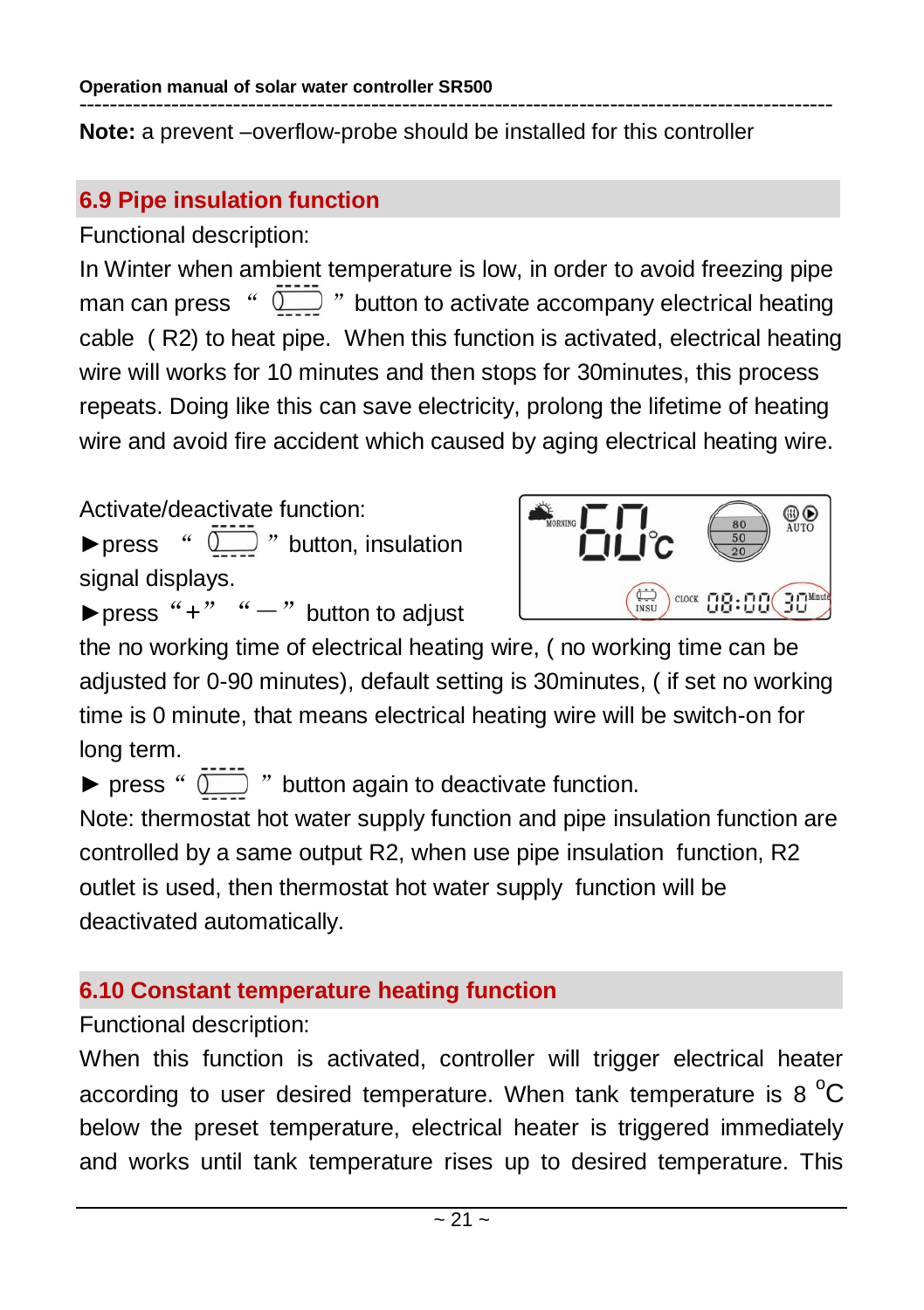process repeats automatically to keep the tank temperature constant.

Activate/deactivate function:

 $\triangleright$  press "  $\overline{1}$  button for 3 seconds, entry the thermostat heating mode, thermostat character and heating signal display.



▶press "+" " $-$ " button to adjust heating temperature, (  $0^{\circ}$ C –80  $^{\circ}$ C), default setting is  $50^{\circ}$ C.

► press "  $\sum$  " button for 3 seconds again to deactivate function.

Note: when water level is below 50% position, the water loading is triggered firstly until water level rises up to 50%, and then heating starts. Design like this can avoid dry-heating problem. When this function is triggered, then timing heating function is deactivated automatically.

# **7. Protection Fuction**

## **7.1 Collector high temperature protection**

Functional description:

In the status that there is no water inside tank, and tank temperature is over 100 $\mathrm{^oC}$ , then water-loading button is invalided, and "E4" displays on screen, water loading is complete stopped until tank temperature drops below 80 $\mathrm{^{\circ}C}$ . Doing like this can avoid breaking collector pipe, which caused by large temperature difference.

## **7.2 Low water pressure protection**

#### Functional description:

During the water loading mode, because of low water pressure or no water flow rate ( when water level can rise 1 level within 60minutes, then it means no water flow rate) controller will entry low water pressure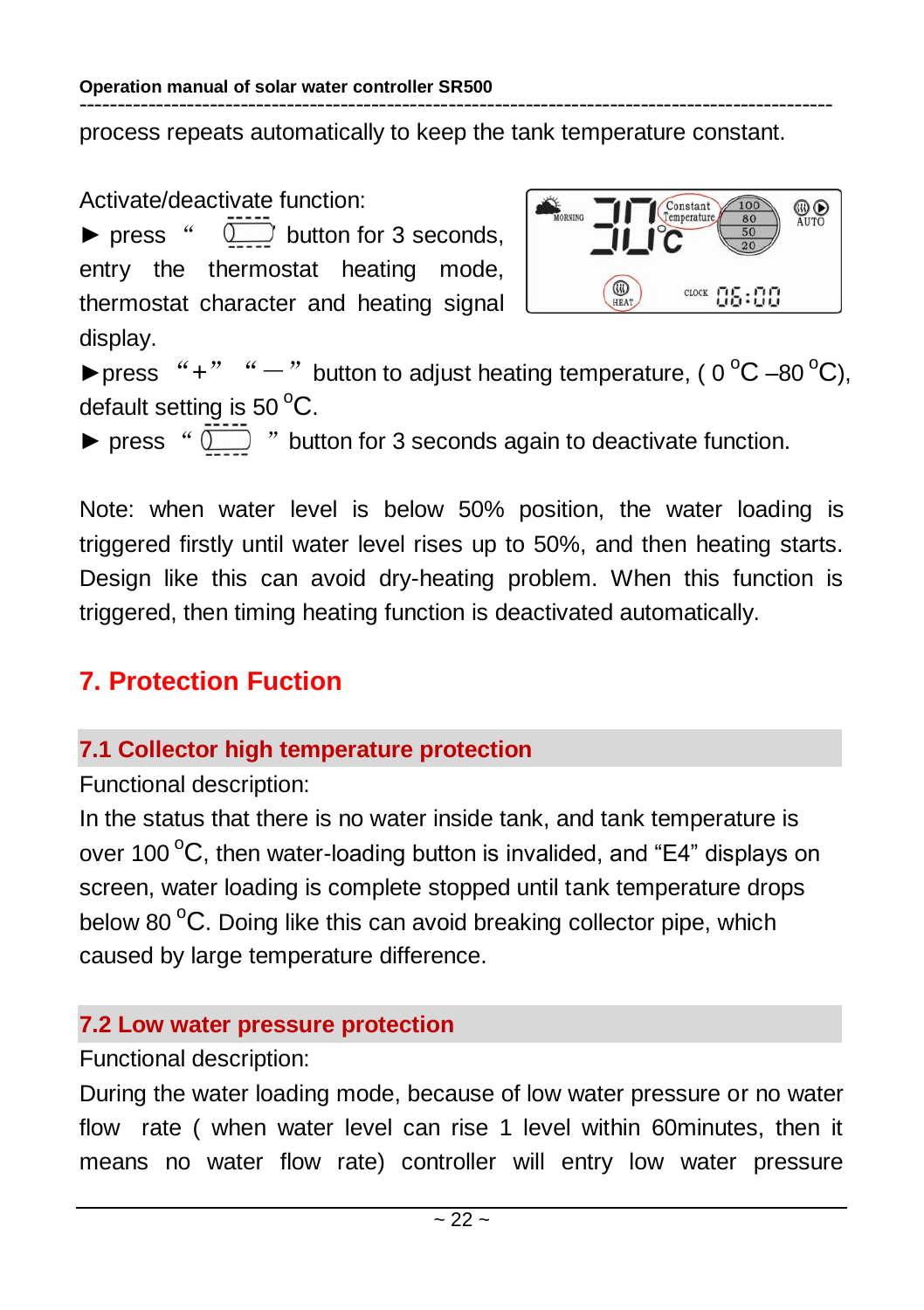protection mode automatically, low water pressure signal displays, after 30 minutes, controller exit program automatically. Doing like this can avoid damaging of electromagnetic valve, which caused by long operation, and avoid water flows back from tank to pipe.

#### **7.3 Memory protection**

►In case power failure occurs,controller keeps the parameter settings unchanged.

## **7.4 Recovery factory setting**

Hold down"set" button for 3 seconds,buzzer makes"du----"2 times,then release"set" button,controller recover to factory set,new parameters can be reset now.

## **8.Technical data**

- Appearance of controller: see product itself ( dimension: 210mm x145mm x48mm)
- Power supply: AC230V±10%
- Power consumption: <4W
- Accuracy of temperature measuring:  $\pm 2^{\circ}C$
- Range of tank temperature measuring:  $0 \sim 99 \degree C$
- Range of temperature display:  $0 \sim 99^{\circ}C$
- Suitable power of pump: 1pc≤300W
- $\bullet$  Suitable power of electrical heating cable:1pc ≤600W
- $\bullet$  Suitable power of electrical booster: standard ≤1500W.
- Ambient temperature  $: -10^{\circ}C \sim 50^{\circ}C$ .
- Water proof grade: IP40.